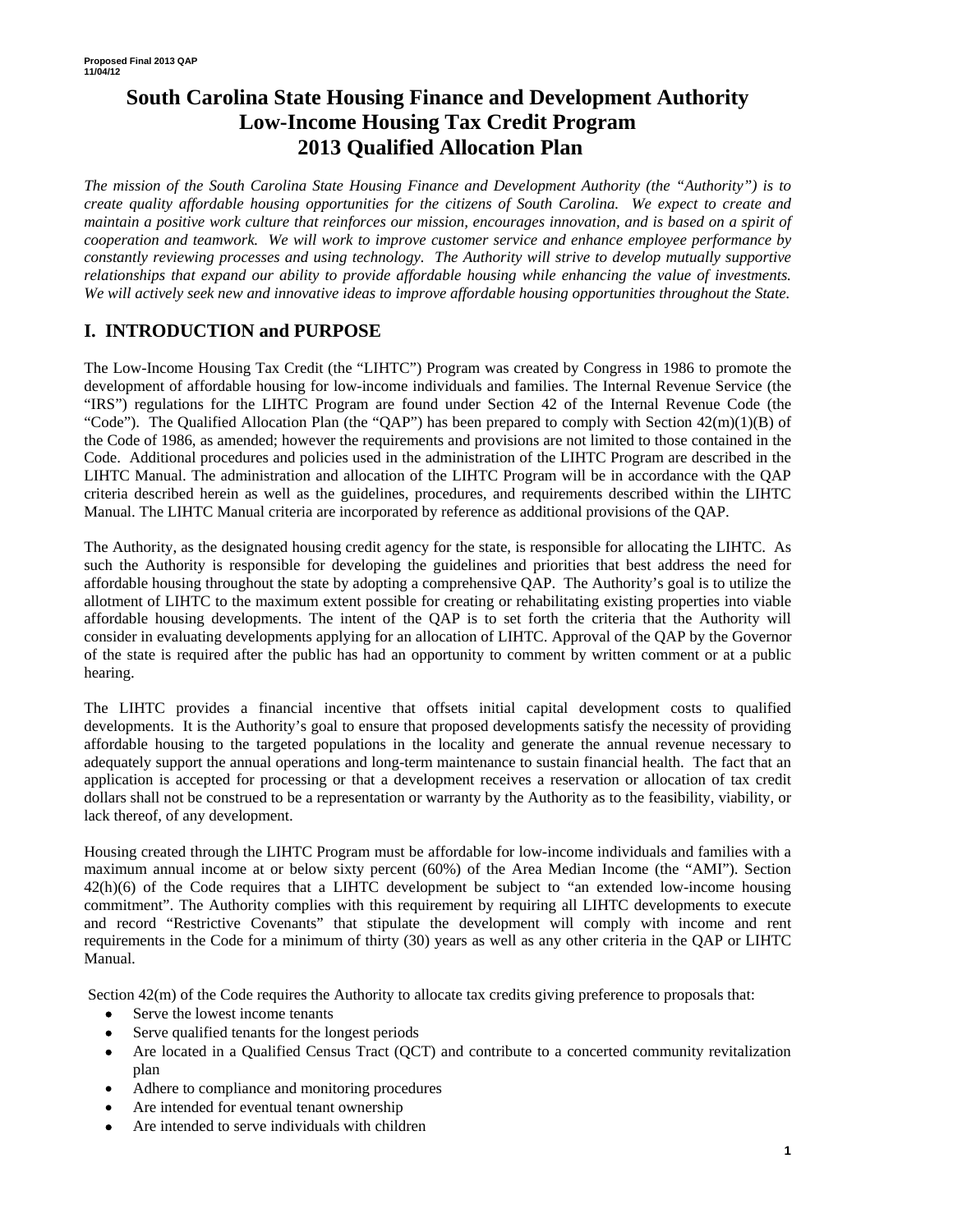- Give preference to those on public housing waiting lists
- Are energy efficient
- Have a historic nature

The following criteria will also be considered in the selection process:

- Site Criteria
- **Location Characteristics**
- Financial Characteristics
- **Development Characteristics**
- Targeting Characteristics
- Applicant/Development Team Characteristics

The Authority's website contains general and historical information concerning the LIHTC Program under the Housing Partners, Tax Credit section. The Authority's web address is: www.schousing.com. From time to time, the Authority may post bulletins or public notices to the tax credit web page in response to questions and requested clarifications submitted regarding the LIHTC Program. It is the applicant's responsibility to check the web page for updates. The web page provides a list of past LIHTC allocations and existing developments. LIHTC Program information may also be obtained by calling Laura Nicholson at (803) 896-9190, emailing laura.nicholson@schousing.com, faxing (803) 551-4925, or writing SCSHFDA, LIHTC Program, 300-C Outlet Pointe Blvd., Columbia, SC 29210.

# **II. THRESHOLD PARTICIPATION CRITERIA**

#### **1. Development Experience:**

In order to participate in the LIHTC program either the developer(s), general partner(s) in a limited partnership or the managing member(s) of a limited liability company must have experience between January 1, 2006 and February 1, 2013, in one LIHTC development or other successful multifamily rental development of at least seventy-two (72) units or two (2) developments of at least thirty-six units each. Experience in one LIHTC development or other successful multifamily rental development of at least seventy-two (72) units means coordinating the development team in planning, financing and constructing a development through the receipt of Certificates of Occupancy and reaching stabilized occupancy. All developers, general partners or managing members must complete a Previous Participation Certificate (see **Exhibit K**). For developments awarded LIHTCs in which the developer(s), general partner(s) in a limited partnership or the managing member(s) of a limited liability company do not have previous LIHTC experience, the Authority will require that a management company with previous successful LIHTC management experience be hired for a minimum of two (2) years.

Any application submitted by developers, general partners, or managing members who from January 1, 2006 through February 1, 2013, have been removed, debarred, or asked to voluntarily withdraw from a LIHTC partnership and/or have ever returned an entire allocation of LIHTC in South Carolina, other than for reasons beyond their control acceptable to the Authority, is ineligible to participate in South Carolina's LIHTC program.

Any application submitted by developers, general partners, or managing members who have been disqualified from participating in any other state or other allocating agency's LIHTC Program within the past seven (7) years, other than for reasons beyond their control acceptable to the Authority, is ineligible to participate in South Carolina's LIHTC program.

Any application submitted by developers, general partners, or managing members who have been reported to the IRS (Form 8823) for uncorrected non-compliance issues by the Authority or other allocating agency's LIHTC administrator, at the Authority's sole discretion, may be ineligible to participate in South Carolina's LIHTC program. The Authority's determination of noncompliance violations is not subject to interpretation, appeal, or final IRS resolution of non-compliance violation.

### **2. Previous Year's Development Completion Status:**

All developers awarded 2012 South Carolina tax credit development(s) must have closed the construction loan and purchased the land in order to submit an application in the 2013 tax credit funding cycle. Evidence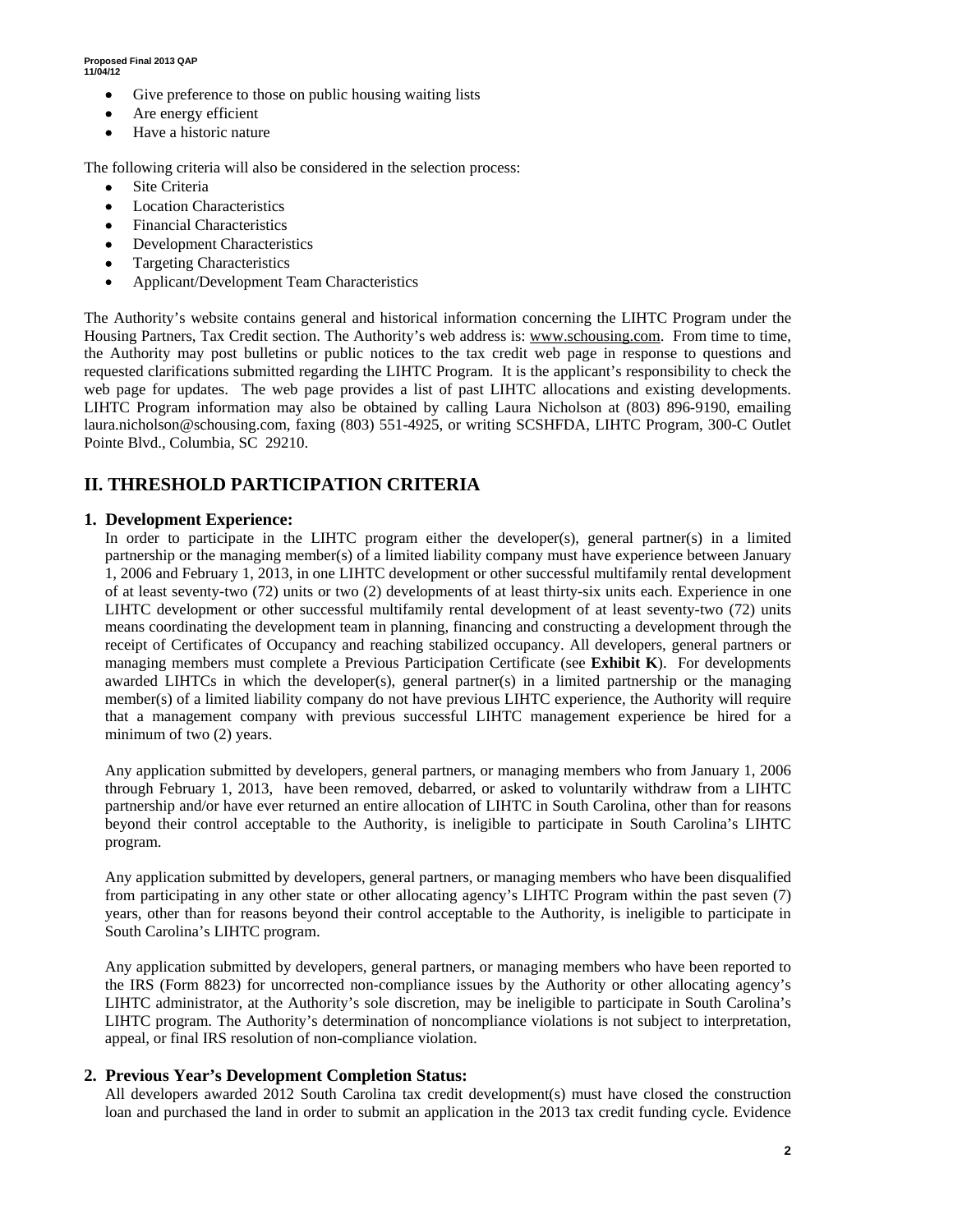of the construction loan closing and the recorded warranty or fee simple deed must be provided to the Authority not later than February 1, 2013.

#### **3. Financial Criteria:**

The Authority will assess the financial capacity of the applicant or applicant group (to include all entities and/or persons taking an ownership interest in the development and all guarantors) based on their financial statements. Entities and/or persons serving as guarantors must verify their guarantor capacity in writing. The Authority will accept financial statements audited, reviewed, or compiled by an independent certified public accountant (CPA). Only a balance sheet dated on or after December 31, 2011 is required. The Authority will accept a compilation report with or without full note disclosures. If notes are omitted, supplementary schedules for all significant assets and liabilities may be required. Financial statements prepared in accordance with accounting principles generally accepted in the United State (U.S. GAAP) are preferred. Statements prepared on the income tax basis or cash basis must disclose that basis in the report. An applicant or applicant group must have a minimum net worth of \$5 million dollars and minimum unrestricted liquid assets of \$500,000 dollars. The Authority defines liquid assets as cash, cash equivalents, and investments held in the name of the entity(s) and/or person(s) including cash in bank accounts, money market funds, U.S. Treasury bills, and equities traded on the New York Stock Exchange or NASDAQ. Certain cash and investments will not be considered liquid assets, including, but not limited to: 1) stock held in the applicant's own company or any closely held entity, 2) investments in retirement accounts, 3) cash or investments pledged as collateral for any liability, and 4) cash in property accounts including reserves. The liquidity requirement may also be met by a current irrevocable letter of credit, provided the supporting bank letter includes sufficient information as to the duration of and restrictions, if any, on the borrowing authority of the applicant. The letter of credit must remain in force from the date of the letter through construction loan closing. All liquid assets must be identified in the submitted financial statement. If no individual member of an applicant group meets the minimum financial requirements, then members may combine assets to meet the requirements by including a combining schedule in addition to their individual statements. The Authority reserves the right to verify information in the financial statements and all financial capacity statements made by applicants, lenders, accountants, and others, through phone calls and correspondence. If false statements are found to have been made at any point in time, all entities and/or person(s) associated with the application will be debarred from all Authority programs for three (3) years.

#### **4. City/County/Legislative Notification:**

Applicants are required to send a letter, not later than March 1, 2013 to the highest elected official of the locality (i.e. Mayor or County Administrator) and the State Representative and State Senator of where the development is to be located. Although not required, it is recommended that all letters be sent via certified mail with a signed return receipt. While the applicant is encouraged to provide additional information, the notification letter must include the following:

- **a)** Contact information for the Applicant;
- **b)** Development information to include the following:
	- **1.** Type of construction- rehabilitation, new construction, adaptive reuse;
	- **2.** Total number of units;
	- **3.** Total Acreage of proposed site;
	- **4.** Tenant targeting- family, elderly, etc.;
	- **5.** Address of proposed site; and
- **c)** A statement offering to meet and discuss the proposed development with them.

## **III. CRITERIA for APPLICATION REVIEW**

The Authority, at its sole discretion, may reject a site based on information submitted in the application package, the site review findings, or other information obtained that the Authority determines renders the site undesirable for a LIHTC development.

#### **Positive Site Characteristics:**

**a)** Points will be awarded as listed below for services located within one (1), two (2), or three (3) miles as indicated by accessible public paved road, which are appropriate to the proposed tenant population. Distances should be measured using a computer based mapping system such as Google Maps or other similar distance calculating systems. Submitted area site plan must have  $\frac{1}{4}$  mile,  $\frac{1}{2}$  mile and 1 mile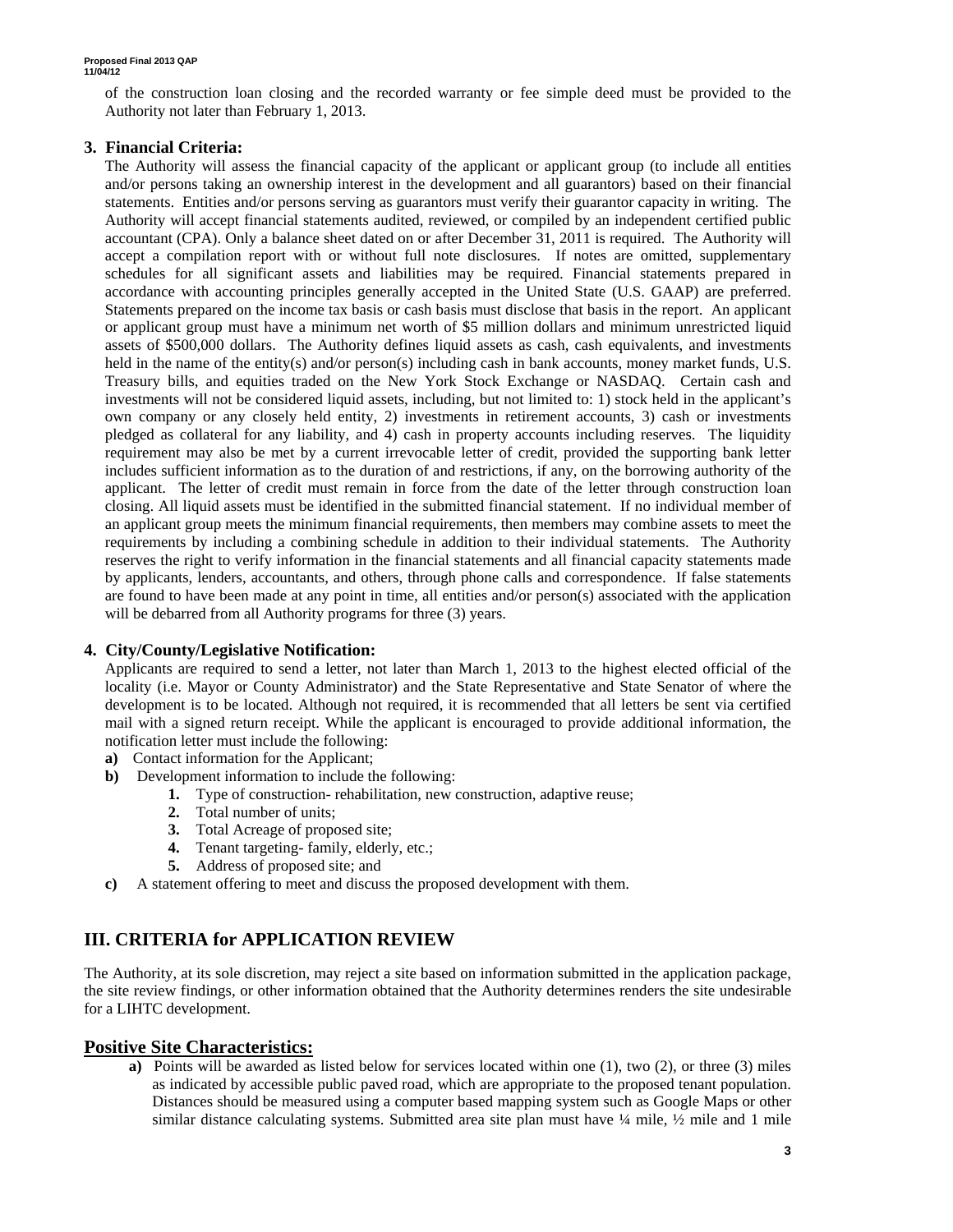radius circles shown from center of proposed site. Color photographs of all services must be included with the application and copies of the application and the name of the service must be visible in the photograph. Applicants may include a maximum of one (1) primary and one (1) alternate positive site service of each service type for scoring purposes. All directions must be printed from the mapping system and included in the application for points to be awarded. **Directions that do not lead to the service, as stated in the directions provided with the Application, will not be awarded points.**  Distances are subject to Authority verification and are GPS measured and odometer confirmed by third party site analyst from center of entrance into site to center of entrance into service location. Only one (1) of each service type will be counted for points. All positive site services must be open to the general public and operational at the time the Authority's site visit is made or points will not be awarded.

#### **The following service located within ONE (1) MILE of the development site will earn four (4) points:**

• Full Service Grocery Store (must operate with regular business hours selling a **full** range of meats, produce, and dairy products) **Max. 4 pts** 

#### **The following services located within TWO (2) MILES of the development site earn three (3) points each:**

- Full Service Grocery Store (must operate with regular business hours selling a **full** range of meats, produce, and dairy products) Note: these points are not eligible if points were taken for stores within 1 mile.
- Pharmacy or Drug Store (must operate with regular business hours)
- Convenience Store **and** Gas Station **Max. 9 pts**

#### **At least four (4) of the following services located within THREE (3) MILES of the development site earn two (2) points each:**

- Restaurant
- Entertainment Venues: museums, sports arenas, theaters, and cinemas.
- Retail Shopping Areas: malls or strip malls that have a minimum of four retail stores
- Doctor's Office (General Practitioners only not specialized practices), Emergency Clinics, Urgent Care Facilities, or Hospital (Facilities must be available to the general public and must not be exclusive)
- Public Schools- elementary, middle or high schools
- Fire Station (Volunteer Fire Station qualifies)
- Full Service Banks or Credit Unions (free standing ATMs do not qualify)
- Public Park or Playground or Recreation Center or Senior Activity Center. They must be open to the general public and available to the targeted tenant population. Playgrounds at churches, schools, or in other neighborhoods, and private gyms will not receive points.

#### **Max. 8 pts**

- **b**) Sites should be relatively flat with negligible water runoff from adjacent properties. The development entrance(s) should be at or above access road grade. Topography of the site should be consistent with adjacent sites and buildings. Sites with large hills, mounds and/or berms, steep slopes, ridges and/or valleys should be avoided since these types of site characteristics can increase development costs. Criteria will be determined by a third party site reviewer. **2 pts**
- **c)** Site is compatible with the surrounding land. Surrounding area is defined as within one-quarter (1/4) mile of the subject property. This means the site and multifamily development are compatible with the existing land use pattern. The surrounding area should be residential or an appropriate mix of commercial uses, appropriate to the targeted tenants, and residential uses, single and/or multifamily housing. Criteria will be determined by a third party site reviewer. **2 pts**
- **d)** Water and Sewer utility tie-ins are accessible and within 350 feet of the proposed site. Evidence of such availability must be verified by a letter from the City/County official or utility provider. **2 pts OR**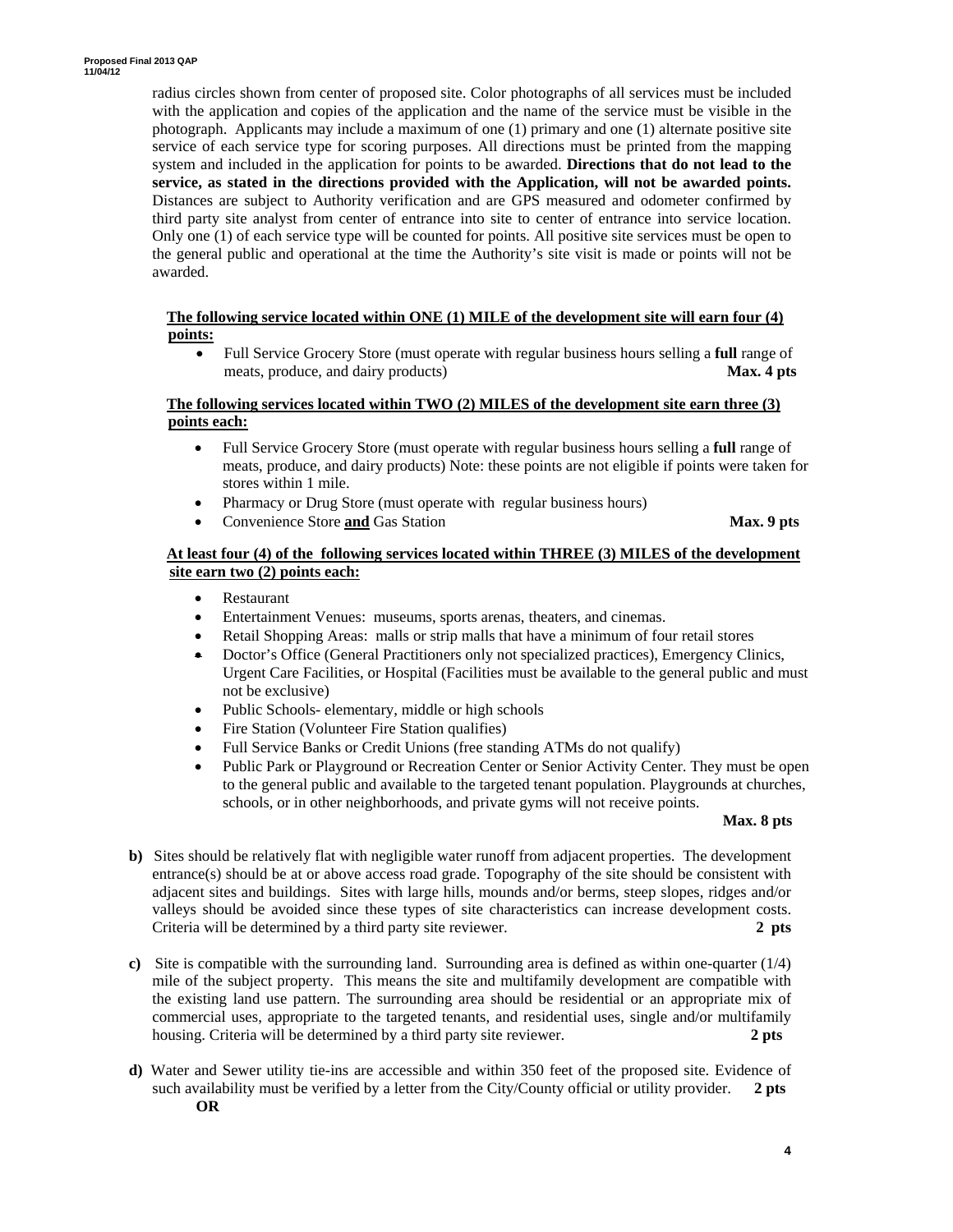Water and Sewer utility tie-ins are accessible and within 351 to 500 feet of the proposed site. Evidence of such availability must be verified by a letter from the City/County official or utility provider. **1 pt 1** 

# **Detrimental Site Characteristics:**

For the detrimental characteristics below, the Authority defines its determination of distance as the shortest distance, in a straight line, from the closest site boundary line of the proposed site to the closest site boundary line of the detrimental site characteristic to determine whether negative points will be assessed.

- **1.** The following Detrimental Development Characteristics are **not allowed for any development site**. This list is not all inclusive and may be expanded:
	- **a)** Applications proposing an existing development to be subdivided into two (2) or more developments
	- **b)** Applications proposing developments for the same tenant populations within the same defined market area of existing Authority funded developments (tax credit, tax exempt bonds, etc.) that have a history of vacancy rates greater than ten percent (10%). Vacancy rates will be determined by using the second and fourth quarter vacancy rates reported by the property management for an existing development's previous year's operations. The Authority will make exceptions to the above requirement if the Authority determines, in its sole discretion, that the reason for the existing development having a history of vacancy rates greater than ten percent (10%) is not an issue of an "existing market" for the tenant population, but other characteristics that may or may not be resolvable (e.g. location, physical appearance, etc.)
	- **c)** Applications proposing scattered site developments that are not, in the Authority's determination, within the same primary market area and/or county boundaries
	- **d)** Any site listed on or adjacent to a site listed on the National Priority List under CERCLA.
- **2.** These **detrimental characteristics** will be assessed for each site with no limit to the negative points a site may accumulate.

#### **Three (3) points per item will be deducted for the following:**

- **a)** Sites within five hundred (500) feet of an easement containing an electric substation, whether it is active or inactive.
- **b)** New construction sites where any portion contains or permits any easements for overhead electric power lines, regardless of voltage, and/or such electric power lines encumber the proposed site with the exception of the outside perimeter of the site for the distribution of electric service for other unrelated properties. A development proposing to bury all power lines will be exempt from this detrimental determination if documentation is provided from the utility provider stating that all power lines will be underground
- **c)** Sites where a portion of any building is located within the fall distance of any pole, tower or support structure of a high voltage transmission power line, communications transmission tower, microwave relay dish or tower, or commercial satellite dish (radio, TV cable, etc.). For field analysis, the Authority will use tower height as the fall distance. For the purpose of the QAP, a high voltage electric transmission line is a power line that carries a nominal voltage level greater than 60KV (sixty kilovolts). All fall distances for any tower, support structure or poles as listed above must be shown on the development site plan and submitted with the application.
- **d)** Sites where a nearby active railroad causes excessive noise and vibration. A map should be included with the application submission showing the distance from the site boundaries to the railroad tracks. At application submission, an Applicant submitting a proposed development within five hundred (500) feet of an active, in use railroad(s) is required to submit, from a qualified professional, an objective third party noise study that addresses the impact of the nearby railroad, specifically the frequency, noise levels, and shock vibrations levels, on the proposed development. The study must not be older than two (2) years prior to the application submission date and must adhere to the U. S. Department of Housing and Urban Development (the "HUD") environmental criteria and standard for noise abatement regulation, which states the maximum acceptable day/night average decibel level of sixty-five (65) dBA for exterior noise, along with any other analysis deemed pertinent to the noise study and its conclusion. The study must state the average decibel level on the site is less than sixtyfive (65) dBA and must support the placement of the development on the proposed site. Those sites where exterior noise is sixty-five (65) dBA and above but not exceeding seventy-five (75) dBA may be submitted; however, a noise mitigation plan must also be submitted. Sites with an exterior noise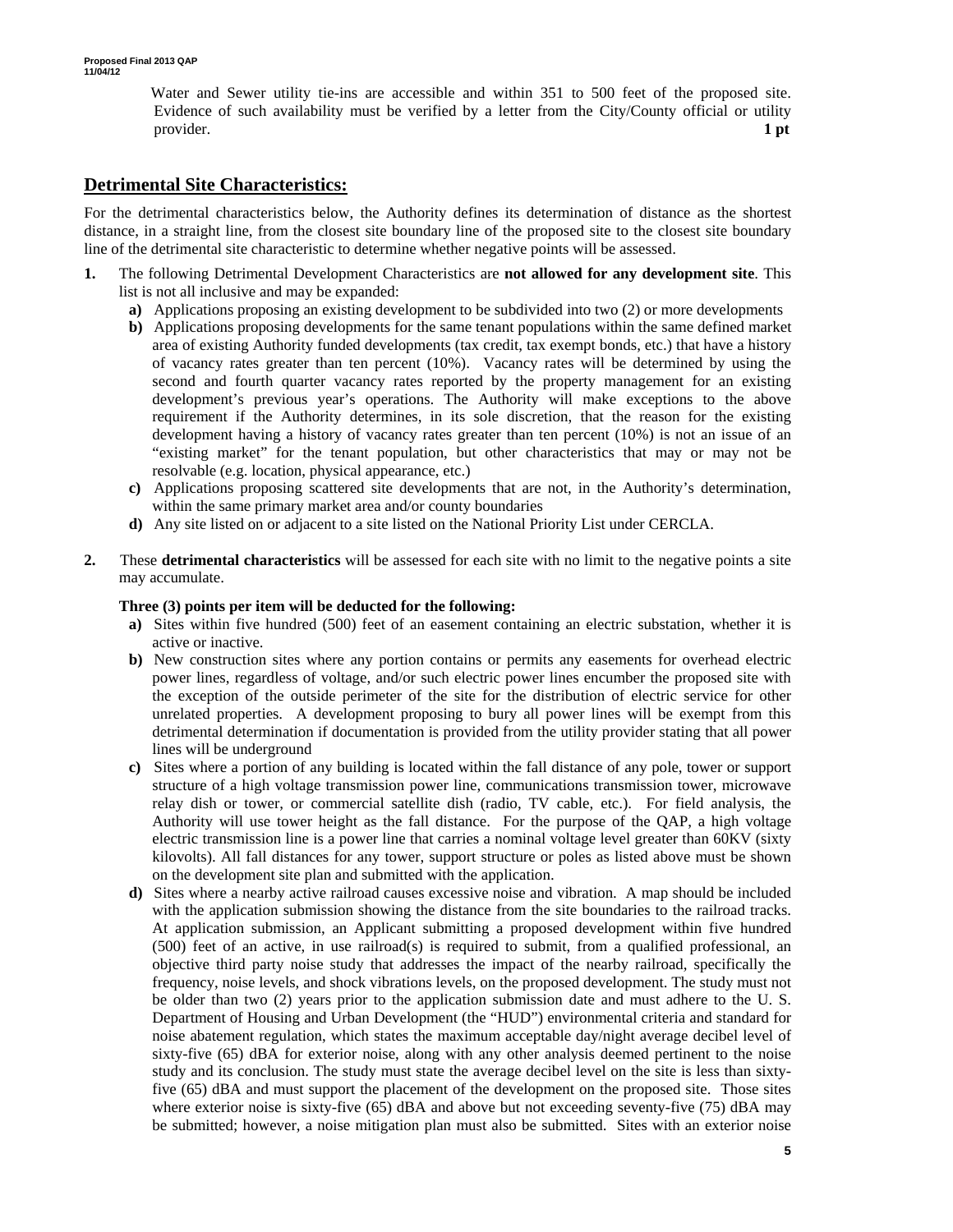level at or above 75 dBA may not be submitted for funding consideration. The mitigation plan must specifically state what measures will be used to reduce the noise levels at the site and the noise study must indicate that the measures to be used will bring the unacceptable noise level at the site down to the acceptable noise level of less than sixty-five (65) dBA. Those sites where the noise levels as outlined in the Noise Study Report can achieve levels of 65 dBA or less will not be assessed negative points. However, the Authority, in its sole discretion, may approve or reject the site regardless of the conclusions reported in the study. If a railroad is listed as inactive then documentation from the owner of the railroad must be submitted indicating such.

- **e)** Sites where the Authority and/or its third party consultant determines the slope/terrain is not acceptable for development. All existing and proposed grades must be shown on the development plan.
- **f)** Sites where existing wetlands, natural, or man-made attributes could have a substantially negative effect on the development (e.g. 100 year flood plain, streams, ravines, drainage, waterways, etc.). At a minimum, the site should be 80% buildable with the listed conditions found primarily on the perimeter or fringes of the development site. If wetland areas are found on the interior of the site they should be successfully incorporated into the development's landscaping plan and complement existing green space areas.
- **g)** Sites within one (1) mile of an operating commercial hog/chicken/turkey farm or processing plant. As part of the application submission, Applicants should identify and provide the name(s) and location of any such facility within one (1) mile of where the development is proposed.
- **h)** Sites within one-half (1/2) mile of a treatment, storage, or disposal facility for hazardous wastes, an active or inactive solid waste disposal facility and/or solid waste transfer facility.
- **i**) Sites within one-quarter (1/4) mile of a sewage treatment plant.
- **j)** Sites within one-quarter (1/4) mile of any jail, prison, detention center or correctional facility. This does not include a temporary holding facility at a location where the primary purpose is not a jail, prison, detention center or correctional facility.

#### **Two (2) points per item will be deducted for the following:**

- **a)** Sites within five hundred (500) feet of any commercial junkyard or salvage yard; trash heap, dump pile, or other eyesore as determined by the Authority.
- **b)** Sites within five hundred (500) feet of a pipeline(s) (excluding low pressure natural gas distribution lines, water and sewer lines).
- **c)** Sites within one-quarter (1/4) mile of adult video/entertainment clubs.
- **d**) Sites within one-quarter (1/4) mile of bars and night clubs. Full service restaurants that have a bar area within the restaurant are not considered bars/night clubs.
- **e)** Sites within one-quarter (1/4) mile of an operating industrial facility including but not limited to: steel manufacturers, oil refineries, ports, chemical plants, plastic manufacturers, airports, automotive and engine parts manufacturers and food processing plants.
- **f)** Sites that require the execution of voluntary or involuntary cleanup agreements with Department of Health and Environmental Control or any other third party organizations as noted in a Phase II environmental assessment report. A site that has already **fully** completed any cleanup agreements will not incur negative points. Documentation referencing such must be submitted with the Phase II environmental assessment report.

## **Market Study Criteria:**

Proposed developments must be economically viable proposals justified by the market study findings. The capture rate, market advantage, absorption/lease–up period and overall vacancy rate are critical components in the assessment. A market study, completed by an analyst on the Authority's approved market analyst list, must be submitted with the tax credit application and meet the following requirements:

- **a) Capture Rate:** Developments must have a capture rate at or below 30%. Developments with a capture rate above 30% will be eliminated.
- **b) Market Advantage:** Developments must have an overall minimum market advantage of 10%. Developments not meeting the minimum 10% market advantage will be eliminated. Developments will be required for three (3) years, beginning the date the placed in service application is received by the Authority, to maintain a minimum 10% market advantage level. Prior to a development beginning initial lease-up, the proposed rent levels by bedroom size must be submitted to the Authority. The Authority will provide its third party market analyst with the proposed placed in service rents and a determination will be made by the market analyst as to whether the proposed rents still meet the 10%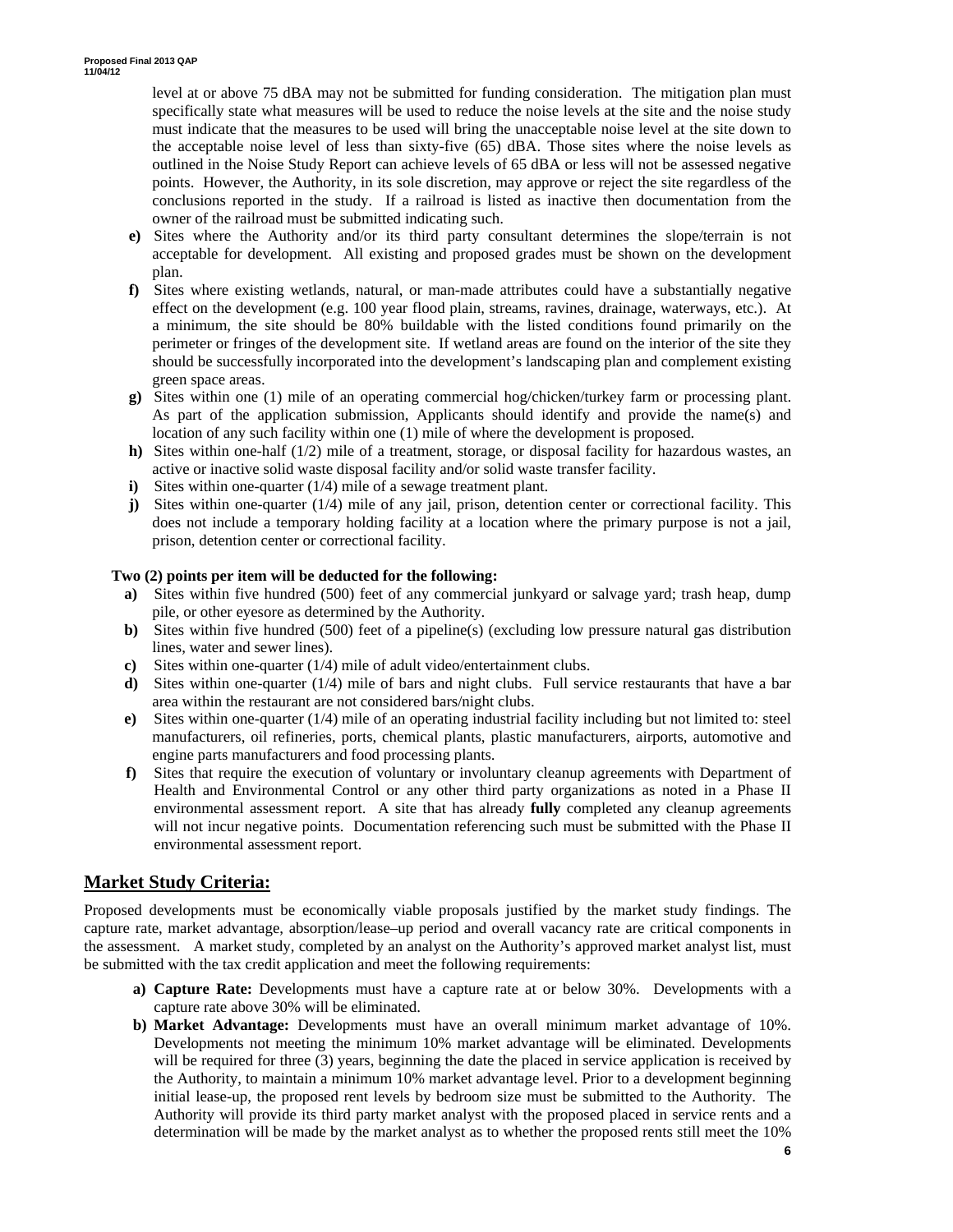market advantage percentage. If rents do not comply then the rents MUST be adjusted to meet the minimum 10% market advantage percentage. In the event of a softening or declining market at the time a development places in service the Authority will allow a rent floor at the level of the rents submitted at the initial application submission. **Developments not in compliance will not receive 8609s.** 

- **c) Overall Vacancy Rate:** Points will be awarded to proposed developments in market areas where the overall existing and stabilized LIHTC vacancy rates are the lowest based on the following scale:
	- **i.** Overall vacancy rate of less than 6%: **1 point**
	- **ii.** Overall vacancy rate of 6% but less than 10% or more:  $\frac{1}{2}$  point
	- **iii.** Developments proposed in markets where the overall LIHTC development vacancy rate is 10% or greater will be eliminated.
- **d) Absorption/Lease-Up Periods:** Developments must have absorption/lease-up periods of 12 months or less. Proposed developments with absorption/lease-up periods of more than 12 months will be eliminated.

### **Tax Credit Development Experience:**

Owners (which include individual(s), corporation(s), or in the case of a limited partnership, the general partners(s)) will receive points for previous development of successful LIHTC properties that have been completed over the past seven (7) years, January 1, 2006 to January 1, 2013. The owner may include experience gained as an owner in another firm, but not as an employee of another firm. Experience in LIHTC development (to include 4% and 9% Tax Credits, TCAP and Exchange funded developments) means, coordinating the development team from the planning, financing and construction of a development through the receipt of Certificates of Occupancy and issuance of 8609s. Applicants **must have a current ownership interest** in the development(s) listed for points on **Exhibit K**. Experience will be awarded as follows:

| 1 point  | 1 LIHTC project or 72-199 units     |           |
|----------|-------------------------------------|-----------|
| 2 points | 2 LIHTC projects or 200-299 units   |           |
| 3 points | 3 LIHTC projects or 300-399 units   |           |
| 4 points | 4 LIHTC projects or 400-499 units   |           |
| 5 points | 5 LIHTC projects or 500-599 units   |           |
| 6 points | 6 LIHTC projects or 600-699 units   |           |
| 7 points | 7+ LIHTC projects or 700 plus units | Max 7 pts |

For every development listed above, the general partner(s) must be in compliance with and in good standing with both the Authority and the syndicator/equity provider. **Exhibit K-1** must be completed by the syndicator/equity provider and submitted with **Exhibit K** as part of the application submission. If **Exhibit K-1** is not provided then experience points will not be awarded.

### **Targeting Characteristics:**

- **a)** Developments that elect to serve individuals on waiting lists for public housing. To receive points, the Applicant must include in their marketing plan a description of outreach, marketing and advertising methods used to attract individuals on public housing waiting lists as well as evidence that the public housing agencies have been contacted (i.e. copy of the letter sent to the PHA along with a signed return receipt). Applicants must not use minimum income criteria to reject Section 8 Housing Choice Voucher Participants when their income reflects that they can pay their portion of the rent. The site's minimum income needed for a household to pay the rent on the unit will be based on the actual amount that the Section 8 Housing Choice Voucher Participants would have to pay after the subsidy rather than the entire rent on the unit. **2 pts**
- **b)** Points will be given to developments that voluntarily extend the thirty- year compliance period for an additional five- year term. **5 pts**
- **c)** Points will be given to developments designating rental housing for specific tenant populations as outlined in this section. In order to be considered for these points, the development/units must be designed and equipped to serve the needs of the designated tenant population. Such design and equipment must be in addition to the minimum design requirements necessary to comply with state and federally mandated accessibility requirements and must be fully described in the application. A Marketing Plan which outlines the outreach efforts to be utilized for targeting tenants must be submitted with the application to receive these points. Choose only one (1) of the following: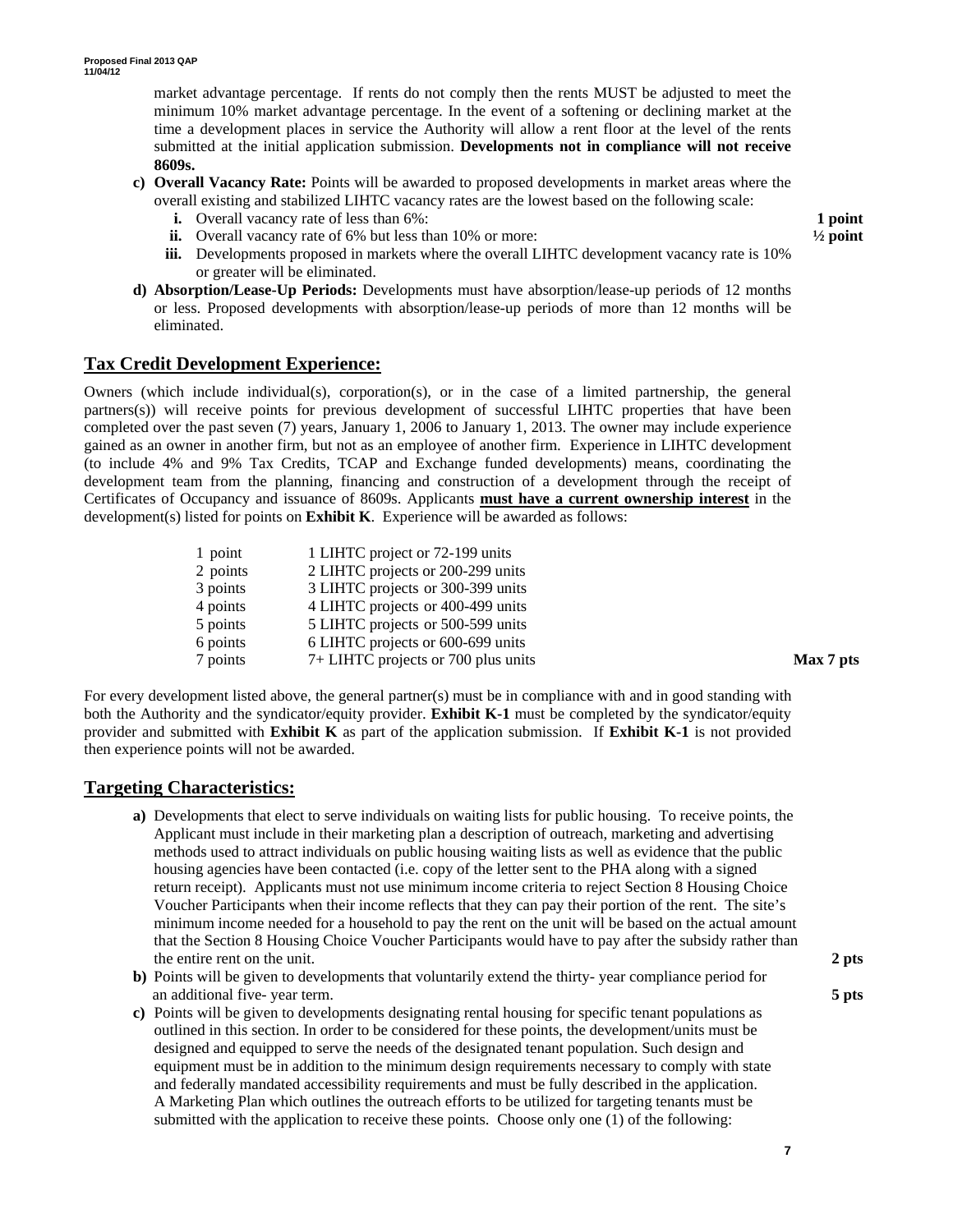- **(i)** One hundred percent (100%) of the development is designed for individuals or families with children. To receive these points at least twenty-five percent (25%) of the low-income units must contain three (3) or more bedrooms.
- **(ii)** At least eighty percent (80%) of the units are designed, equipped and occupied by older person(s) fifty-five years of age or older. The remaining units must be designed, equipped, and occupied by special needs populations. All new construction developments are limited to one (1) or two (2) bedroom units*.* All new construction developments, greater than a one (1) story structure must be accessible to all additional stories by elevators. Acquisition with rehabilitation developments more than one (1) story must provide evidence that existing elevators have received regular maintenance and are in good working condition as of the application submittal date to service all upper level rental units. Those developments without existing elevators will be required to install elevators. Developments designating 100% of the units for persons 55 or older are eligible for these points.
- **(iii)** At a minimum, (10%) of the total units are set-aside for disabled and special needs tenants. Developments seeking points under this criterion should include a letter from the appropriate disability agency regarding the need for these units.

# **Development Size:**

Applications for developments consisting of fewer than 16 units will not be considered in any funding set-aside for the competitive tax credit funding cycle.

New construction developments, including adaptive reuse developments, will be awarded points based on the total development size as follows:

| a) Developments at or below 56 total units.                                                                    | 3 pts |
|----------------------------------------------------------------------------------------------------------------|-------|
| b) Developments having 57 to 64 total units.                                                                   | 2 pts |
| c) Developments having 65 to 72 total units.                                                                   | 1 pt  |
| New construction developments, including adaptive reuse developments, consisting of 73 total units or more may |       |

Rehabilitation developments will be awarded points based on the total development size as follows:

| a) Developments at or below 56 total units.  | 3 pts |
|----------------------------------------------|-------|
| b) Developments having 57 to 80 total units. | 2 pts |
| c) Development having 81 to 96 total units.  | 1 pt  |

Rehabilitation developments consisting of 97 total units or more may not participate in the competitive 9% tax credit program.

### **Development Characteristics:**

### **Optional Development Design Criteria Points:**

not participate in the competitive 9% tax credit program.

This section allows developers to choose various optional design criteria to be included as part of the development. All developments **must** obtain a minimum of one hundred ten (110) points from this section to avoid disqualification. Although developments may choose to do more, the maximum number of points to be awarded from this section (items 1-30) is one hundred ten (110). Developments awarded credits must incorporate into the development all of the items chosen for points. As part of the placed in service application submission, the Authority will require manufacturer's data sheets as confirmation that items chosen meet the standards as outlined.

| 1. | Roof shingles must be architectural style anti-fungal and warranted for a minimum of thirty (30) years.    | 8 pts   |
|----|------------------------------------------------------------------------------------------------------------|---------|
| 2. | Attic insulation rated R-38 or higher.                                                                     | 3 pts   |
| 3. | Energy Star rated HVAC systems (15 SEER or greater) in all units.                                          | $5$ pts |
| 4. | All units must have a balcony, sunroom, or patio. A sunroom must contain a minimum of three (3) window     |         |
|    | panels and have distinct architectural separation from the living room. Patios must be at least 64 sq. ft. |         |
|    | Front porches are not considered patios.                                                                   | 10 pts  |
| 5. | Curbing for paved areas throughout the development site including the parking areas.                       | $5$ pts |
| 6. | Gazebo (Must be covered and have bench seating; must be permanently affixed and constructed in             |         |
|    | place; be ADA compliant, accessible and contain a minimum of 100 square feet) or covered picnic            |         |
|    | shelter (must have a table and bench seating and must be ADA compliant and accessible) in an               |         |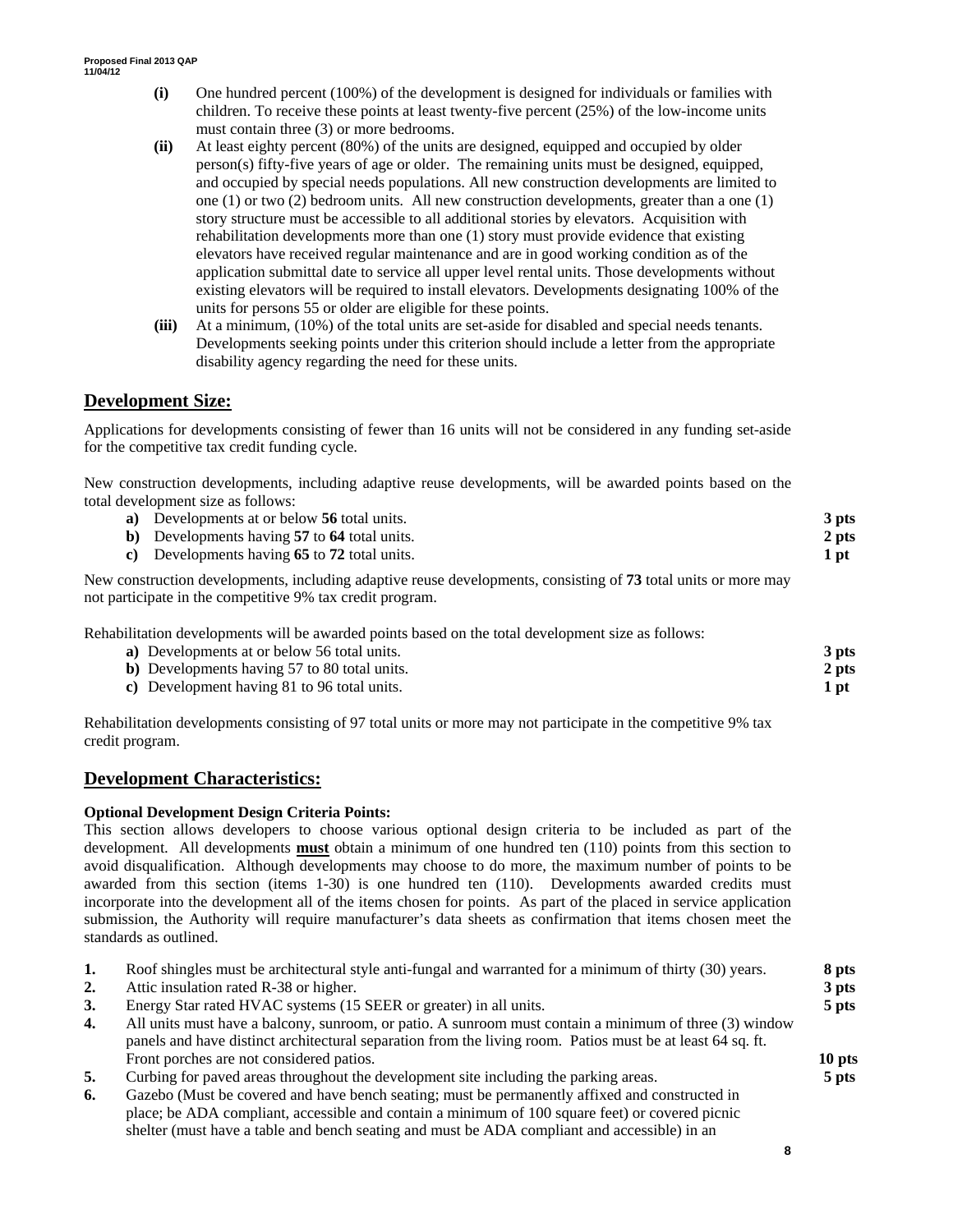|     | appropriate location. (May not be selected for points if using this option as a recreation area for older  |                  |
|-----|------------------------------------------------------------------------------------------------------------|------------------|
|     | persons under Mandatory Design Criteria, All Development Types, item 6.b).                                 | 3 <sub>pts</sub> |
| 7.  | Irrigation/sprinkler system serving all landscaped areas.                                                  | 10 pts           |
| 8.  | Underground utilities (gas/electric, cable and phone) throughout the development site.                     | 5 pts            |
| 9.  | Provide in the community room a minimum of two (2) current updated computer systems, manufactured          |                  |
|     | within the last 12 months, to include new computers, new printers, and a new scanner. The computers        |                  |
|     | must be equipped with high speed Internet service (e.g. broadband or cable). It is expected that printer   |                  |
|     | cartridges, computer supplies and ongoing maintenance of the computers and systems will be furnished as    |                  |
|     | part of receiving these points.                                                                            | 3 pts            |
| 10. | Each unit must have an Energy Star ceiling fan with light fixture in the living room and all bedrooms. All |                  |
|     | ceiling fans and overhead lights must connect to wall switches.                                            | 5 pts            |
| 11. | Full size Energy Star refrigerator, with ice maker, having a minimum size of eighteen (18) cubic feet.     |                  |
|     | (May not be selected for points if also selecting #30)                                                     | 5 pts            |
| 12. | All units pre-wired for high speed (broadband) Internet hook-up with at least one (1) centrally            |                  |
|     | located connection port and connection ports in all bedrooms or wireless computer network.                 | 3 pts            |
| 13. | Over the range mounted microwave oven, with re-circulating fan, in all units.                              | 4 pts            |
| 14. | All units must have a Range Queen or comparable extinguishing system over the stove or have element        |                  |
|     | temperature control plates on each stove burner (e.g. Safe-T-element, etc).                                | 3 pts            |
| 15. | A minimum square footage per unit based on the number of bedrooms per unit specified as follows. To        |                  |
|     | qualify, all of the units must meet the minimum square footage per unit. The Authority considers the       |                  |
|     | square footage of an individual unit to be the usable living space measured from the interior wall to      |                  |
|     | interior wall.                                                                                             | 20 pts           |
|     | Bedrooms per Unit<br>Minimum Sq. Ft. per Unit                                                              |                  |
|     | 750<br>One                                                                                                 |                  |

| Two   | 950   |
|-------|-------|
| Three | 1,100 |
| Four  | 1,250 |

The maximum allowed per unit square footage for new construction units is as follows:

| Bedrooms per Unit | Maximum Sq. Ft. per Unit |
|-------------------|--------------------------|
| One               | 850                      |
| Two               | 1,100                    |
| Three             | 1,250                    |
| Four              | 1.400                    |
|                   |                          |

**16.** Providing bathrooms per unit based on the number of bedrooms according to the following. To qualify, all the units must provide the minimum number of bathrooms as specified. **20 pts** 

| Bedrooms per Unit | Bathrooms per Unit       |
|-------------------|--------------------------|
| One               | One Full                 |
| Two               | One Full and One 34 bath |
| Three             | Two Full                 |
| Four              | Two Full and One-Half    |

Bathrooms are defined as follows: ½ bathroom contains a toilet and vanity with sink; ¾ bathroom contains a toilet, vanity with sink, and a shower; and a full bathroom contains a toilet, vanity with sink, and a tub/shower combination. ADA units ONLY may have a roll in shower.

- **17.** A minimum six (6) camera video security system with four (4) cameras monitoring the exterior site and two (2) monitoring the manager's office and community center. **7 pts**
- **18.** One (1) rental unit reserved for a security officer, on-site manager or maintenance person. The unit(s) will be treated either as community space and non-revenue generating or as an income eligible unit(s) which will be subject to compliance monitoring. Each unit(s) must be designated in the tax credit application. **5 pts**
- **19.** Walking trails, minimum 4 feet wide, paved and continuous. Trail should be a minimum 1250 linear feet. At a minimum, install one (1) permanently anchored weather resistant bench with a back at the mid-point of the trail. Sidewalks are not considered walking trails. **10 pts**
- **20.** Perimeter fencing extending around all sides of the development site, except the development entrance(s). **5 pts**
- **21.** The development will be built to meet, at a minimum, the Version 3.0 Energy Star Certification. **15 pts**
- **22.** Provide an easily-accessible area that serves the entire development and is dedicated to the collection and Storage of non-hazardous material for recycling, to include paper, corrugated cardboard, glass, plastics, and metals. Property management is responsible for ensuring of proper disposal and removal of the recyclables. **5 pts**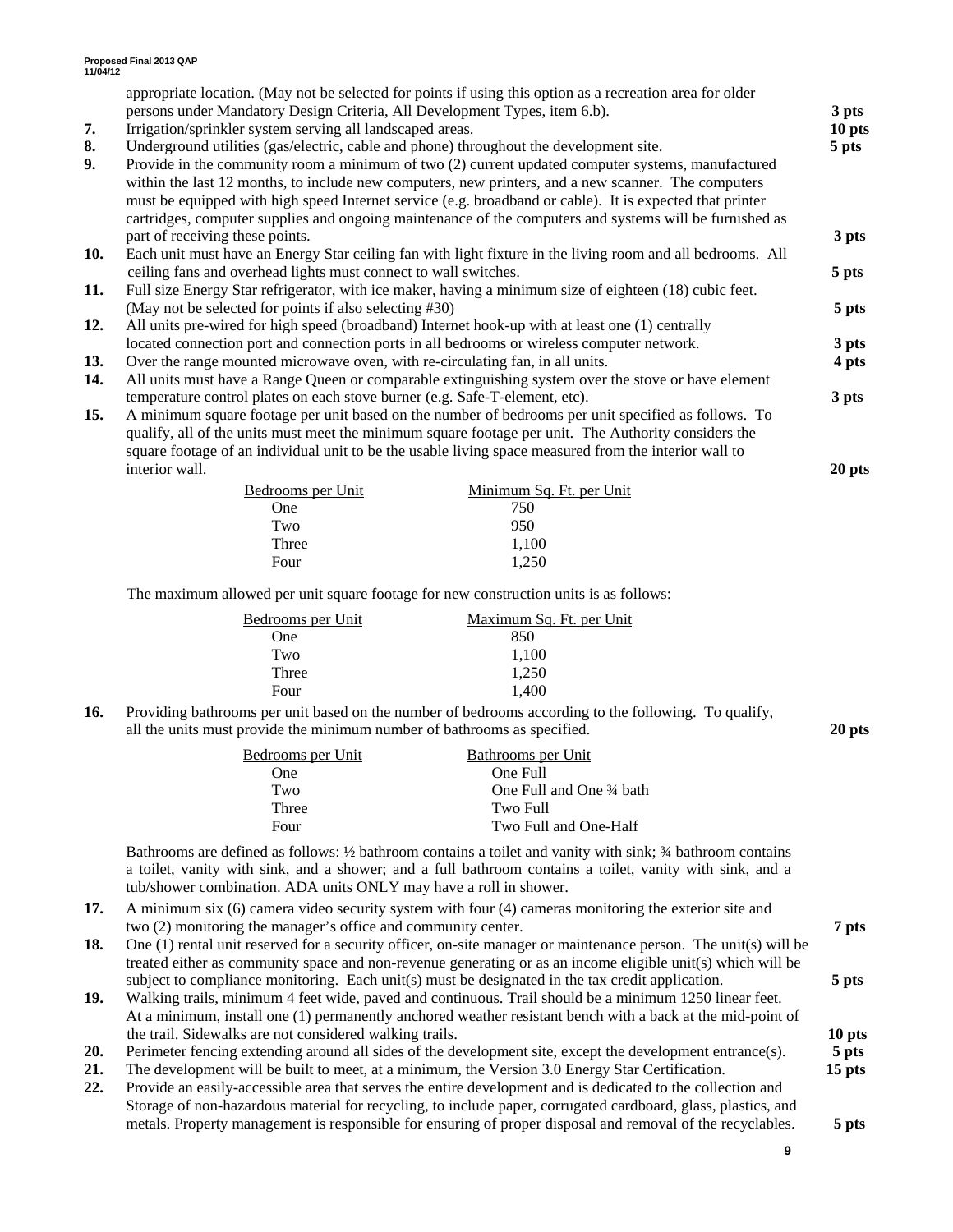#### **The following items are for rehabilitation developments only:**

| <b>23.</b> | Install Energy Star rated dishwasher in all units. (May not be selected for points if also selecting #30)    | 3 pts  |
|------------|--------------------------------------------------------------------------------------------------------------|--------|
| 24.        | Install overhead light fixture connected to a wall switch in the living room and all bedrooms. All light     |        |
|            | fixtures to be fitted with Energy Star light bulbs.                                                          | 3 pts  |
| 25.        | Provide one and one-half $(1.5)$ bathrooms in all units with two $(2)$ or more bedrooms. (May not be         |        |
|            | selected for points if also selecting #16).                                                                  | 10 pts |
| 26.        | Minimum bedroom size for all bedrooms in each unit is 120 square feet. The minimum bedroom                   |        |
|            | Square footage excludes the closet space.                                                                    | 5 pts  |
| 27.        | Provide a minimum 1200 square foot community building. The square footage counted towards this               |        |
|            | total may include a leasing office, an equipped exercise room, and an equipped computer center.              |        |
|            | Laundry room and storage/maintenance rooms will not be counted as part of the 1200 square foot minimum.      | 10 pts |
| 28.        | Hookups for standard size washers/dryers in all units. (Hookups for stackable washer/dryers do not count)    | 5 pts  |
| <b>29.</b> | Energy Star rated windows in all units.                                                                      | 8 pts  |
| <b>30.</b> | In all units, existing appliances replaced with a full size Energy Star refrigerator, with ice maker, having |        |
|            | a minimum size of eighteen (18) cubic feet; and an Energy Star rated dishwasher; and an energy               |        |
|            | efficient hot water heater with an energy factor greater than 0.61 for gas or 0.93 for electric.             | 10 pts |
|            |                                                                                                              |        |

### **Durable Construction:**

Durable construction with respect to each building, **choose only one** of the following:

- **1.** Brick/stone veneer or stucco minimum 70% and remaining exterior fiber cement and/or hardiplank. **4 pts**
- **2.** Brick/stone veneer or stucco minimum 50% and remaining exterior fiber cement and/or hardiplank. **3 pts**
- **3.** Brick/stone veneer or stucco minimum 30% and remaining exterior fiber cement and/or hardiplank **2 pts**
- **4.** Brick/stone veneer or stucco minimum 50% and remaining exterior siding to be vinyl siding with a thickness of at least .044 mils; or full fiber cement. **1 pt**

The exterior of the building is defined as the exterior façade from finished grade elevation to eave line. All exterior wall faces must have an excess of brick/stone veneer based on the percentages selected above. This is applicable to all sides of all the buildings. On all exterior walls the brick/stone must extend above all areas of grass, landscaping and other areas of soil or mulch.

## **Rent Targeting:**

Developments that elect to both rent and income restrict up to twenty-five percent (25%) of the total units to 50% AMI tenants, for the entire term of the LIHTC compliance period. Points will be awarded on a sliding scale rounded to two decimal places. **0-25 pts**

### **Financial Characteristics:**

The Authority strives to ensure aesthetics and livable standards in its affordable housing developments in order to ensure that the developments funded are durable and marketable to tenants for the entire compliance period. However, it is also the Authority's objective to allocate its annual allocation of tax credits in a manner that creates as many affordable housing units as possible. Because tax credits are limited, cost per type of unit and construction costs per square foot are important factors in analyzing applications. The Authority will apply cost standards for Eligible Basis per Heated Square Foot (EBHSF) based on the group average for each type of development submitted in the funding cycle. The Authority will use discretion in determining the groups for comparison, i.e. garden style, single family, townhouse type developments will be compared to each other to determine similar development costs. Developments with costs that appear to be higher than typically warranted will be reviewed by the Authority's construction cost consultant. The costs reviewed will include both hard and soft costs. The construction cost consultant will analyze building types, site conditions, local requirements, and costs for similar developments in similar areas of the state. If, based on the consultant's review, the development costs are found to be reasonable and can be substantiated then the development will remain in the competition. If however, after the consultant's review the costs cannot be substantiated or if substantiated are still found to be unreasonable for affordable housing, then the development will be eliminated from the tax credit competition.

Under no circumstances, regardless of construction type, set-aside, or tenant targeting will the Authority fund developments in excess of the following Total Development costs per unit: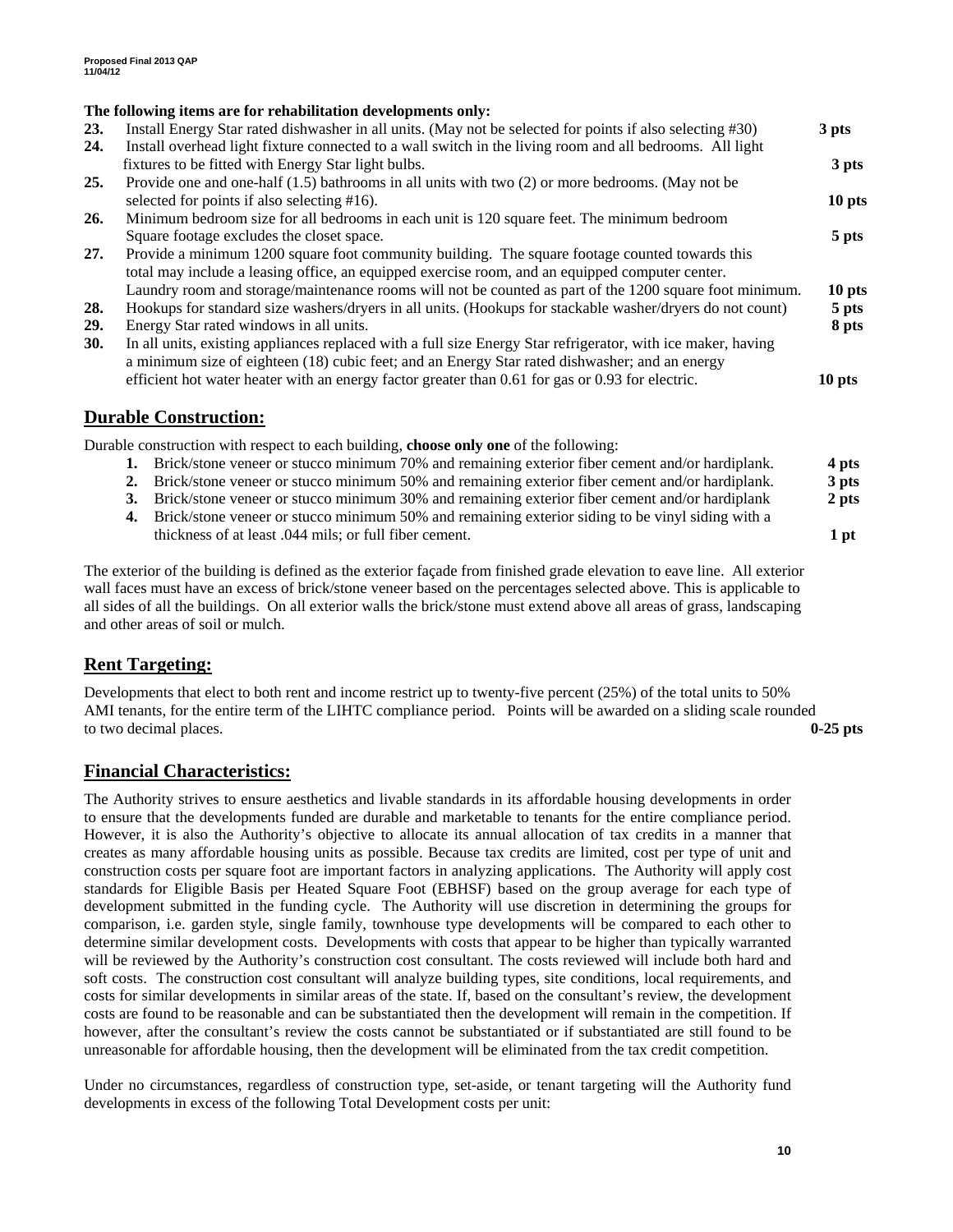- Rehabilitation- \$115,000 per unit
- New Construction- \$175,000 per unit

Under no circumstances, regardless of construction type, set-aside, or tenant targeting will the Authority fund developments in excess of the following tax credits per unit:

| • Rehabilitation:<br>1 bedroom: \$8,000    | 2 bedroom: \$10,000  | 3 bedroom- \$10,500 | 4 bedroom - \$11,000 |
|--------------------------------------------|----------------------|---------------------|----------------------|
| • New Construction:<br>1 bedroom: \$12,500 | 2 bedroom - \$16,000 | 3 bedroom- \$18,000 | 4 Bedroom - \$19.500 |

# **IV. TIE BREAKER CRITERIA**

**The following factors will be used in the order they are listed to break a tie. If a tie is broken using the first factor then the other factors will not be applied and so on.** 

- **1.** Developments with the highest site scores.
- **2.** Sites located in a community revitalization plan area will receive preference. The Authority will accept a plan or Resolution adopted or passed by the local government which designates a targeted area for a mix of housing, retail, and/or public services. The targeted areas cannot be an entire local jurisdiction, nor can it be a site level designation. Consolidated or Comprehensive Plans for a City or County will not satisfy this provision unless they designate a targeted area for a mix of housing, retail and/or public services. The plan or Resolution must have been approved and adopted by the local government at a public meeting not later than November 15, 2012. A letter from the Mayor, City Manager, Planning or Zoning Director must be included with the plan or Resolution which states that the proposed development site would be part of an existing and ongoing revitalization for the area which promotes affordable housing developments.
- **3.** Market Rate Advantage: Developments representing rents with the highest market rate advantage will receive preference. Developments may propose rents at higher than a 25% market rate advantage however the Authority will cap the rate at 25% for the tie break review. The market rate advantage percentage will be taken out to two (2) decimal places for evaluation purposes.
- **4.** Rent per Heated Square Foot: The Authority will calculate each development's rent per heated square foot as follows. The numerator, total gross monthly income, is the sum of the proposed net rent times the number of units, for each bedroom size. Net rents are limited to a maximum rent advantage of 25%, as determined in Tiebreaker #2. The denominator, total heated square feet (HSF), is the sum of the HSF per unit times the number of units, for each bedroom size. HSF means residential living space only, and does not include any heated common space. The total heated square footage of all units is limited to the lesser of (a) the maximum allowed per unit square footage or (b) the actual square footage submitted. The Authority will calculate the quotient to four decimal places.
- **5.** Development Affordability: Lowest affordable rents compared on a rent per heated square foot basis irrespective of development location. The Authority will calculate a weighted average of the square footage by bedroom size by project to all new construction developments, for new construction developments submitted, or to all rehabilitation developments, for all rehabilitation developments submitted. This calculation will be done regardless of set-aside or tenant types. For tie breaker purposes, the Authority will use the weighted averages up to the maximum square footage per unit allowed under Development Characteristics, Item #15, subject to a maximum rent advantage of 25%. The Authority will go out three decimal places for calculating the average cents per square foot rent.
- **6.** Owners (which include individual(s), corporation(s), or in the case of a limited partnership, the general partners(s)) who have previously developed a minimum of one LIHTC development in South Carolina between January 1, 2006 and February 1, 2013. LIHTC development (to include 4% and 9% Tax Credits, TCAP and Exchange funded developments) means, coordinating the development team from the planning, financing and construction of a development through the receipt of Certificates of Occupancy and issuance of 8609s. Applicants **must** have a current ownership interest in the development.
- **7.** Developments that provide letters of positive support from the City Manager, Mayor or County Administrator for the proposed development.
- **8.** Sites considered as having Historic Character. Historic Character generally means any development consisting of one or more structures (1) (a) individually listed in the National Register of Historic Places; or (b) located in and contributing to a National Register Historic District and (2) the rehabilitation of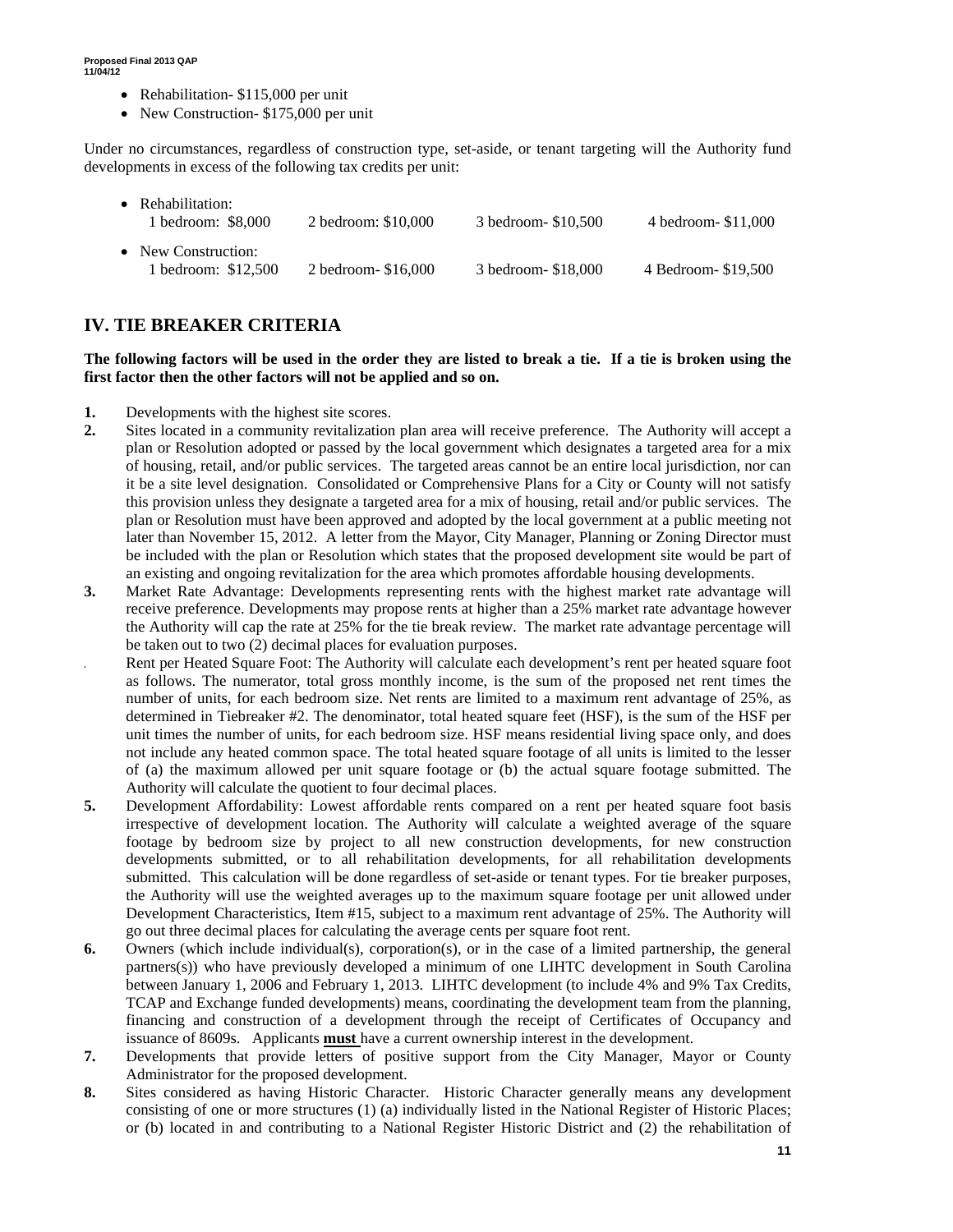which will be completed in such a manner as to be eligible for federal and state historic rehabilitation tax credits. The historic character of a site may be established by documentation from the South Carolina Department of Archives and History with the application submission.

- **9.** Developments located in a Qualified Census Tract (QCT) that contribute to a concerted community revitalization plan (CRP). The CRP plan must be included with the application submission.
- **10.** Eventual Homeownership: Provide a detailed narrative of how homeownership will be achieved. Submit an acceptable Conversion Agreement, and other documentation as required, that provides for tenant ownership at the end of the initial fifteen (15) year compliance period. The Applicant must submit a conversion plan as well as other required documentation that includes but is not limited to a detailed timeline outlining how the tenants will become homeowners. The conversion plan must include all homebuyer counseling programs to be provided along with the financial procedure that will be used to transfer the rental units into homeownership. The Applicant must execute a Conversion Agreement providing that the units will be converted to tenant ownership at the end of the fifteen (15) year tax credit compliance period or the twenty (20) year compliance period if receiving state HOME funds.
- **11.** If applications are still tied after all above tie breakers have been applied, the Authority will utilize a lottery system. All Application identification numbers, ONLY for those Applications still tied for funding, will be placed in a drum and an impartial Authority employee will draw developments at random until all funds are exhausted. The drawing will be open to the public, supervised by Internal Audit staff, with results posted on the Authority's tax credit webpage.

# **V. MANDATORY DESIGN CRITERIA**

The following mandatory design criteria **must be** included in the development design:

### **For ALL Development Types:**

- **1.** Window coverings for each window, including glass doors, must be installed. Metal blinds are not permitted.
- **2.** All kitchen and bathroom interior cabinets must be solid wood or wood/plastic veneer products with dual slide tracks on drawers. New cabinets must have solid wood dual sidetrack drawers and no laminate or particleboard fronts for doors or drawer fronts. Cabinets shall meet the ANSI/KCMA A1 61.1 performance and construction standard for kitchen and vanity cabinets. Cabinets shall bear the certification seal of KCMA (Kitchen Cabinet Manufacturers Association).
- **3.** All entry doors must be metal-clad wood, steel or fiberglass doors that are insulated, paneled, and have a peephole. Deadbolt locks are required in entry doors. Dead bolt locks on entry doors should have "thumb latch" on interior side. Double keyed dead bolt locks are prohibited. The minimum clear width of all exterior doors shall be 34 inches.
- **4.** Bi-fold and sliding interior doors are prohibited. All doors must be side hinged.
- **5.** A landscaping plan must be submitted indicating areas to be sodded and landscaped. Landscaping plan(s) must follow any applicable landscape municipal ordinance. At a minimum, sod shall be installed on the front and side areas to a point twenty (20'-0") feet from the building(s). Landscaping may incorporate sod and drought resistant plants and shrubs. All disturbed areas not sodded must be seeded.
- **6.** All retention and/or detention ponds must be fenced in unless a letter is provided from the Department of Health and Environmental Control (DHEC) that a fence is not required. The storm water retention/detention basin design, maintenance and management shall be the sole responsibility of the owner/developer and shall be in strict accordance with all applicable federal, state, local and environmental regulations governing storm water retention/detention basins.
- **7.** A recreation area suitable for proposed tenant targeting:
	- **a)** For family developments (i) Playground for children located away from automobile traffic patterns with commercial quality play equipment (the playground area must have a minimum of four (4) separate pieces of equipment or a structure that encompasses a minimum of four (4) pieces of equipment) accessible to handicapped traffic and at least one permanently anchored, weather resistant bench, with a back, or (ii) an exercise room with a minimum of three nautilus-type workout machines (this room's square footage may be included in the minimum 1,200 sq. ft. community building);
	- **b**) For older persons developments (i) An exercise room with a minimum of three (3) nautilus type work-out machines (this room's square footage may be included in the minimum 1,200 sq. ft.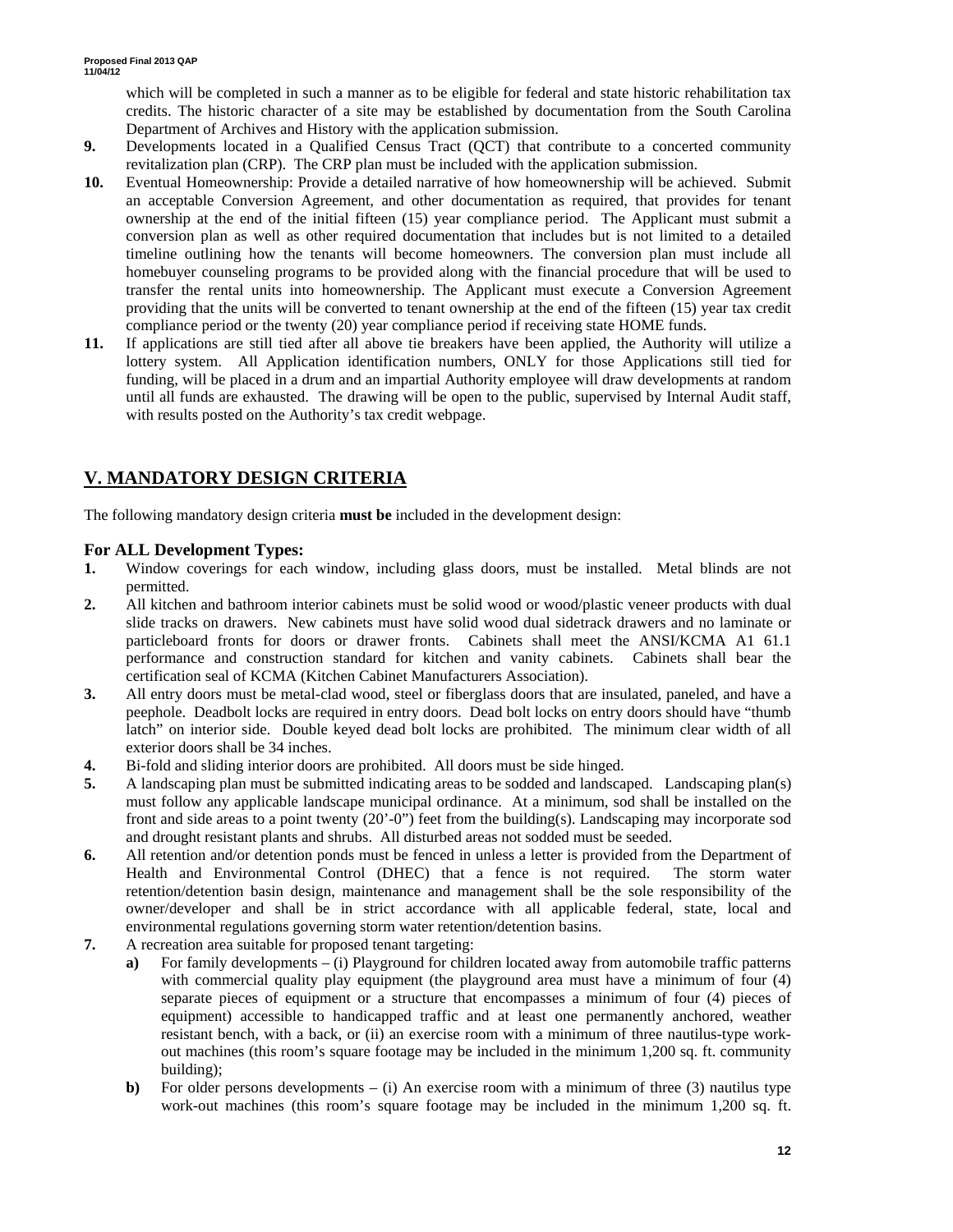community building), or (ii) a minimum of one gazebo, with seating, equipped with an Energy Star ceiling fan with light fixture.

- **8.** A new development sign at the entrance(s) to the complex affixed with a Fair Housing logo.
- **9.** Exterior lighting fixtures at all entry doors including individual apartment units, community buildings and common areas within the building(s). The fixtures at the individual apartment units are to be controlled from the interior of the unit.
- **10.** Enclosed trash dumpsters and/or compactors. The dumpster must be enclosed by solid fencing on at least three sides. The pad and approach pad to the dumpster must be concrete and not asphalt. The trash dumpster/compactor must be ADA accessible and located on an ADA accessible route.
- **11.** Roofing materials shall be anti-fungal shingles with a minimum 25-year warranty.
- **12.** The following Energy Star appliances must be provided in each unit: Full sized refrigerator-freezer, with ice maker, having a minimum size of fourteen (14) cubic feet.
- **13.** At least fourteen (14) SEER HVAC units must be installed. If the Physical Needs Assessment, completed for a rehabilitation development, does not recommend replacement of existing HVAC units in the development, this mandatory criterion is waived. However, any replacement HVAC units installed in the development must be at least fourteen (14) SEER. All refrigeration lines must be insulated. All developments must have central heat and air. Window units are not allowed for any development type.
- **14.** A laundry facility containing: (a) at least one (1) commercial washer and one (1) commercial dryer per twenty-four (24) units; and (b) adequate seating and at least one (1) table for folding clothes. For developments containing more than one hundred (100) rental units that also provide washer and dryer hookups in all units, a minimum of one (1) commercial washer and one (1) commercial dryer per thirtytwo (32) units is required. Single family detached unit, townhouse, or duplex developments must provide a washer and dryer hookup in every unit. Developments providing washers and dryers in all rental units are not required to provide a laundry facility.
- **15.** Each unit must be equipped with a 5 lb. ABC rated dry chemical fire extinguisher readily accessible in the kitchen and mounted to accommodate handicapped accessible height in accessible units.
- **16.** Wall switch controlled Energy Star rated overhead lighting is required in all rooms.
- **17.** Sites located in a Radon Zone-1 (highest level) will require Radon Resistant New Construction Practices. Rehabilitation projects must meet the Radon Mitigation Standards as required by the Environmental Protection Agency.
- **18.** All new construction developments must submit a complete site specific soils report and boring site plan, not more than one year old at the time of submission of final plans and specifications, bound within the project specifications. Rehabilitation projects adding any new building foundations must submit a foundation specific soils report. The soils report and boring site plan must reflect the results of laboratory tests conducted on a minimum of one (1) soil boring per planned building location and a minimum total of two (2) soil borings at the planned paved areas of the development. A registered professional engineer or a certified testing agency with a current license to practice in the State of South Carolina must prepare the report. Rehabilitation projects adding any new building foundations must also submit a foundation specific soils report and boring site plan as stated above.
- **19.** Metal flashing or 20 mil polyethylene when used in conjunction with a self- adhering polyethylene laminate flashing, must be installed above all exterior door and window units.
- **20.** Mailboxes, playground and all exterior project amenities must be ADA accessible.
- **21.** Exterior wall insulation must have an overall R-11 minimum for the entire wall assembly and roof or attic insulation must have an R-30 rating minimum.
- **22.** Tub/shower units must have minimum dimensions of 30-inch width by 60-inch length and be equipped with anti-scald valves. All shower units without a tub must have minimum dimensions of 30-inch width by 48-inch length (ADA approved shower). All tubs in designated handicap accessible units must come complete with "factory- installed grab bars".
- **23.** Mirror length must extend to top of vanity backsplash with top of mirror a minimum of 6'-0" above finish floor. Framed decorative mirrors or medicine cabinets with mirrors are allowed with a minimum size of  $14$ " x 24" and must be hung with the top of mirror a minimum of 6'-0" above finish floor. Vanity cabinets or a medicine cabinet shall be provided in all units. All cabinets in designated handicap accessible units must be installed at ADA mounting heights.
- **24.** Water heaters must be placed in drain pans with drain piping plumbed to disposal point as per the latest approved addition of the International Plumbing Code.
- **25.** Pipe all Water Heater Temperature & Pressure (T&P) relief valve discharges to disposal point as per the latest approved edition of the International Plumbing Code.
- **26.** Exterior shutters (new not recycled) are required on all 100% vinyl siding buildings. Only existing rehabilitation developments may have 100% vinyl building exteriors.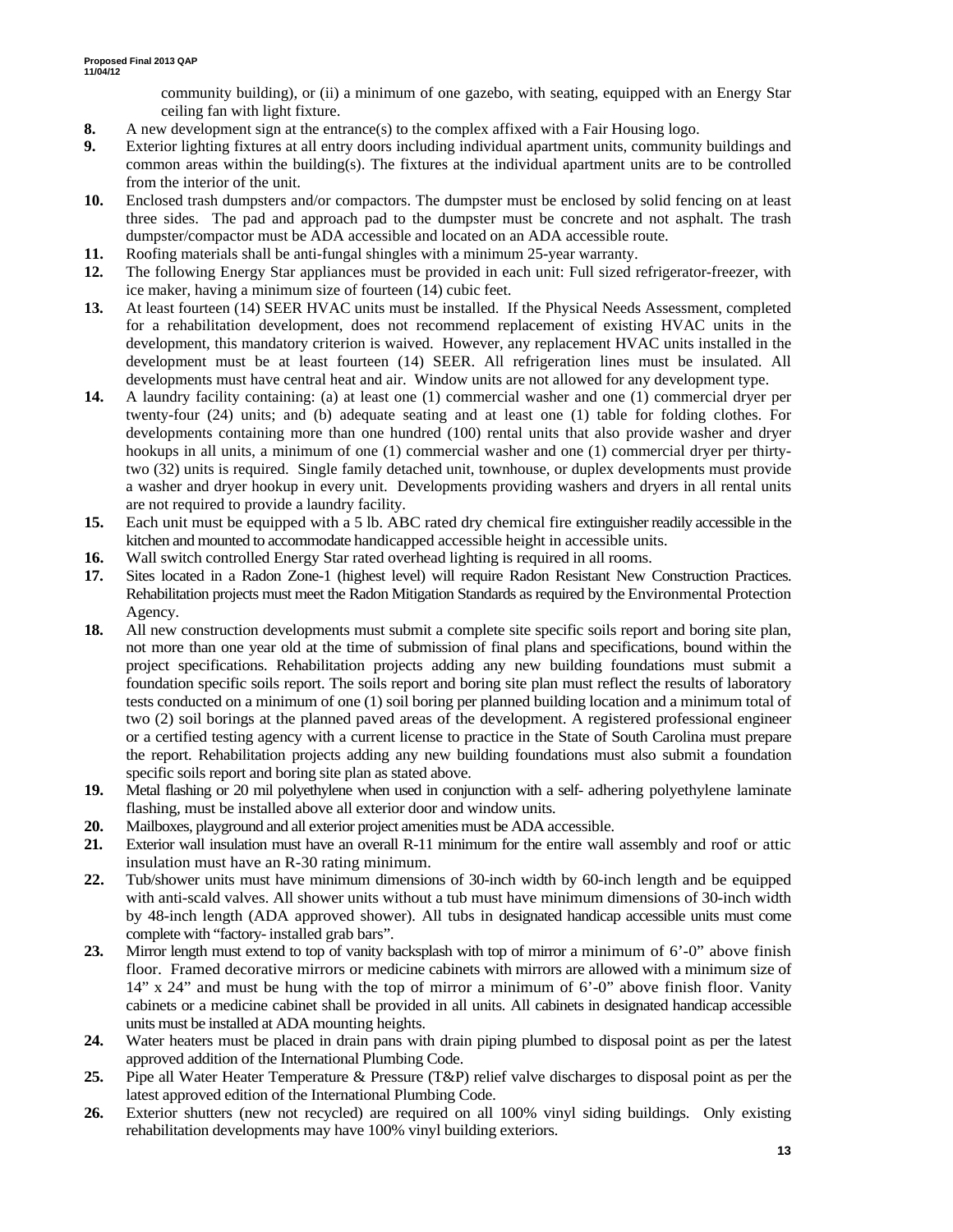- **27.** Roof gable vents must be made of aluminum or vinyl materials.
- **28.** All attics must be vented.
- **29.** Carpet and Resilient flooring materials must meet minimum FHA standards.
- **30.** Each bedroom and hallway, etc. must have, as required by Code (local, state or Federal) a hard-wired battery back-up smoke detector.
- **31.** A carbon monoxide detector must be installed in each unit with gas mechanical systems or gas appliances. Units with an attached garage must also have a carbon monoxide detector installed. A combination unit smoke detector and carbon monoxide detector can be used to meet this requirement.
- **32.** Pre-finished fascia and soffits must be vinyl covered aluminum and/or perforated cementitious panels with vents.
- **33.** Gutter and downspout systems complete with splash blocks will be supplied surrounding all residential buildings.
- **34.** At a minimum, all developments must meet the 2006 International Energy Conservation Code.

#### **For ALL New Construction Developments:**

- **1.** All units must be equipped with an Energy Star rated dishwasher and an energy efficient rated hot water heater with energy factor of 0.61 for gas or 0.93 for electric and will have manufacturer's data sheet submitted with plans.
- **2.** All units must have Energy Star rated windows and will have manufacturer's data sheet submitted with plans.
- **3.** All units must have an Energy Star rated HVAC system and will have manufacturer's data sheet submitted with plans.
- **4.** Lighting must be in all common area corridors, stairwells, and the community room. Interior light fixtures to be fitted with Energy Star light bulbs.
- **5.** Low flow water saving features must be used- low flow showerheads, low flow kitchen and bathroom faucets, and low flow toilets and will have manufacturer's data sheet submitted with plans.
- **6.** Washer/dryer hookups in all units.
- **7.** A minimum 1200 square foot community building. Entire facility must be ADA compliant. The square footage counted towards this total may include a leasing office, an equipped exercise room, and an equipped computer center. Laundry rooms and storage/maintenance rooms will not be counted as part of the 1200 square foot minimum. For developments proposing the second phase of a previously completed contiguous tax credit development, the requirement for an additional 1200 square foot community building is waived. However, it is required that laundry facilities be provided to the new phase and must be constructed on the site of the proposed phase. The mandatory laundry facility requirements under Section V. Mandatory Design Criteria, item 13 must be met.
- **8.** All units pre-wired for cable television hook-ups in the living room and one (1) per bedroom.
- **9.** Units with three (3) or more bedrooms must have a minimum of two (2) full bathrooms.
- **10.** The minimum bedroom size for the primary bedroom in each unit must be at least 168 square feet. All other bedrooms must be a minimum 120 square feet. The minimum bedroom square footage excludes the closet space.
- **11.** All older persons (55+ years) and elderly developments will be one-story structures, or if greater than one story, all stories will be accessible by elevators.
- **12.** All sidewalks and walkways shall be a minimum of 36" in width and made of concrete and shall provide access to all parking spaces, front entryway doors, common amenities and driveways and shall be ADA compliant. Where ADA accessible routes, walkways, etc. are required within the development, clearly marked ramps, crosswalks, signage, etc. shall be furnished in accordance with ADA regulations.
- **13.** Sliding glass doors are prohibited.
- **14.** Water closets must be centered, at a minimum, 18 inches from sidewalls, vanity/lavatories and bath tubs.
- **15.** Public use stairway components, such as stringers, treads, and risers must be constructed from steel or concrete. Handrails and pickets must be constructed from steel or aluminum.
- **16.** Patio and porch/balcony components used as part of the building shall have concrete slabs or decks and must be constructed so that no wood is exposed. Concealment shall be with materials such as aluminum or vinyl siding or cementitious materials. Structural wood columns shall be at a minimum 6" x 6" pressure treated columns concealed as noted above with properly sized fiberglass, high density urethane or aluminum columns. Columns must be installed on metal brackets/clips to prevent water seepage into the columns. Decorative rails and/or guard rail systems used at porches and patios shall be code compliant systems of vinyl, fiberglass or metal. Wood railings are not allowed.
- **17.** Wall Framing: Sound proofing or sound batt insulation is required between the stud framing in party walls. A sound rating of STC 54 is required.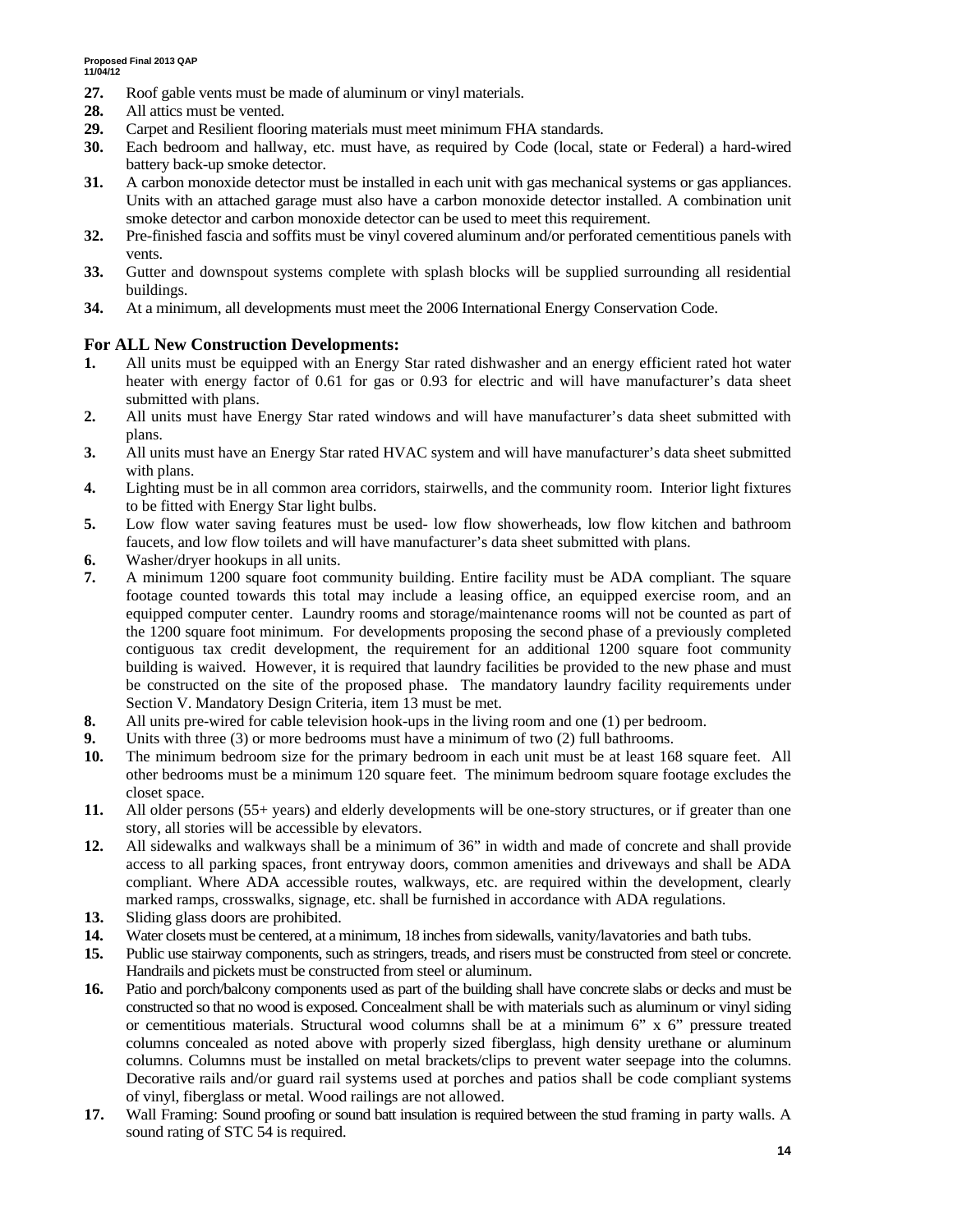**18.** Fluorescent lighting is required in the kitchen.

#### **For ALL Single Family, Townhouse, and Duplex Developments:**

- **1.** All detached single family homes must contain a minimum of three (3) bedrooms and two (2) full bathrooms.
- **2.** All townhouses must contain a minimum of two (2) bedrooms and one and one-half bathroom. At a minimum, a half bathroom must be located on the first floor.
- **3.** All duplexes must contain a minimum of two (2) bedrooms and one and one-half bathroom.
- **4.** Developments must have concrete driveways, curbing at street and front entry walkways.
- **5.** All new construction developments must have a washer and dryer hookup in each unit.

#### **For ALL Rehabilitation Developments:**

Any of the following mandatory items (not to include repainting of the entire unit) replaced on or after January 1, 2006 are not required to be replaced as part of the rehabilitation.

- **1.** Replace and install new flooring in each unit. At a minimum, tile must be VCT or better.
- **2.** Entire unit (all rooms and ceilings) must be repainted.
- **3.** New bathroom fixtures must be installed to include the following:
	- **a)** New tub and new shower, re-glazing not allowed. Three piece surround insert is acceptable. All caulking must be replaced.
	- **b)** Replace sink, vanity and plumbing fixtures with new. Vanity to include, at a minimum, a pull out drawer and/or storage area.
	- **c)** New toilet.
	- **d)** Install new re-circulating exhaust fan.
	- **e)** Install new water supply valves.
- **4.** New kitchen fixtures must be installed to include the following:
	- **a)** Dual track sliding drawers.
	- **b)** New double sink and plumbing fixtures.
	- **c)** New stove with re-circulating exhaust fan.
	- **d)** New Energy Star rated refrigerator, with ice maker that is a minimum of 14 cubic feet.
	- **e)** Install new water supply valves.
- **5.** All entry doors must be steel or fiberglass doors that are insulated, paneled, and have a peephole.
- **6.** New Energy Star hot water heaters with an energy factor greater than 0.61.
- **7.** Replace all windows with insulated, double pane glass in either vinyl or aluminum framing.
- **8.** All units wired for high speed (broadband) Internet hook-up with at least one (1) centrally located connection port or wireless computer network. All wires to be hidden.
- **9.** Units with existing washer/dryer connections must replace and install new water supply fixtures and valves.
- **10.** All older persons (55+ years) and elderly acquisition/rehabilitation developments may have more than one-story, provided that existing elevators, receiving regular maintenance, are in good working condition as of the Application submittal date and service all upper level rental units. Those developments without existing elevators will be required to install elevators.
- **11.** Window blinds and exterior window screens to be replaced.
- **12.** Replace all damaged and worn interior doors, jams, frames, and hardware.

### **For ALL Adaptive Reuse Developments:**

The definition of "adaptive reuse" is the conversion of an existing non-residential building(s) into a residential building(s). The architect must certify on **Exhibit G** that the development will meet the following requirements:

- **1.** A minimum of fifty percent (50%) of the square footage of each existing building(s) must be converted to residential use; and
- **2.** If additional buildings/units are constructed to provide additional space, the total square footage of the previously existing building(s) must constitute a minimum of fifty percent (50%) of the total square footage of the entire development.

## **VI. ADMINISTRATION OF THE QUALIFIED ALLOCATION PLAN**

The Authority reserves the right to resolve all conflicts, inconsistencies, or ambiguities, if any, in the QAP or that arise in administering, operating, or managing the reservation and/or allocation of the LIHTC Program. The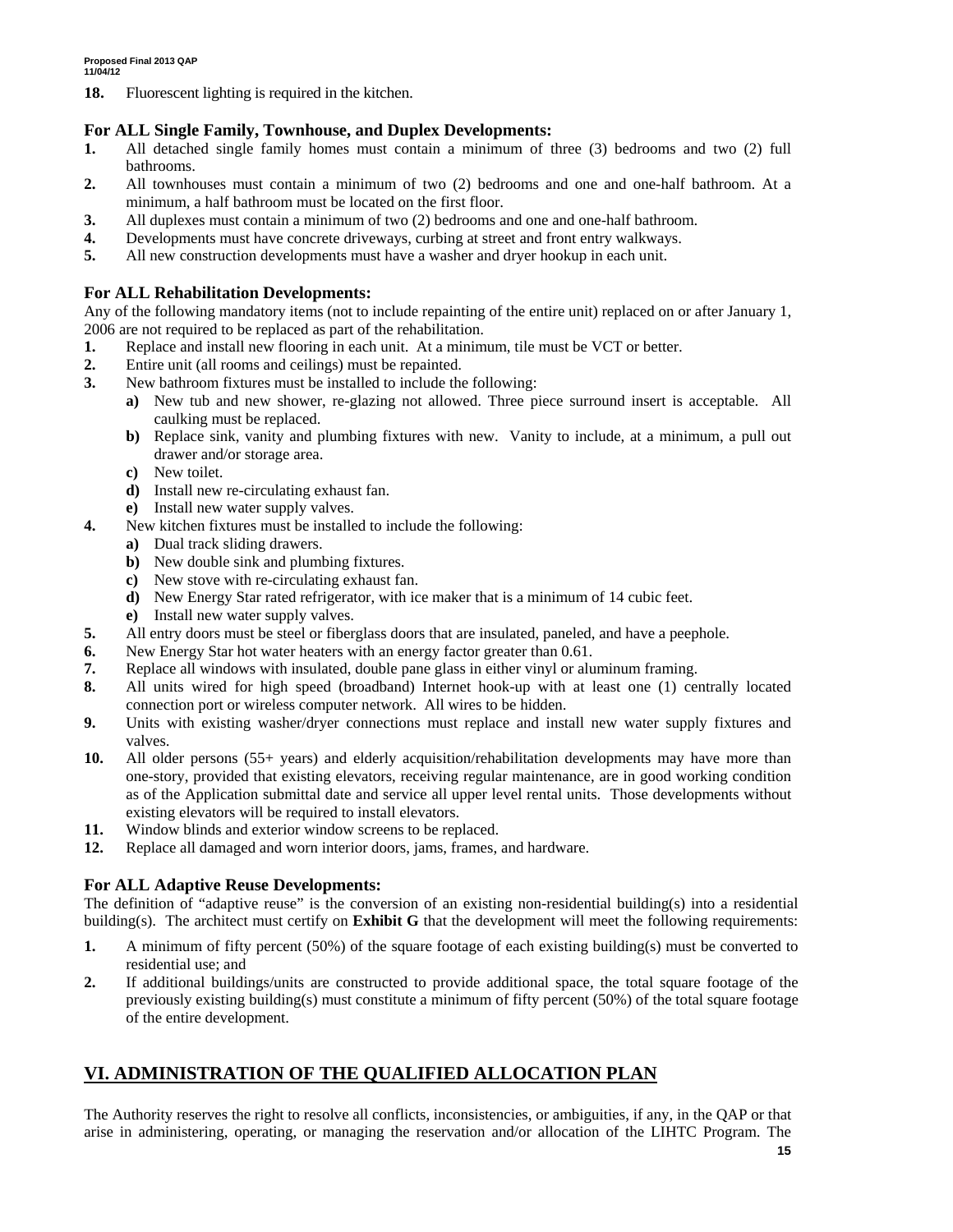#### **Proposed Final 2013 QAP 11/04/12**

Authority, at its sole discretion, reserves the right to allocate housing tax credits in a manner not in accordance with this QAP. At such time, or either a reasonable time thereafter, the Authority shall, as required by Section  $42(m)(1)(A)(iv)$  of the Code, provide a written explanation to the general public of its reasons for making such allocation. The Authority further reserves the right, at its sole discretion, to modify or waive, on a case-by-case basis, any provision of this QAP or the LIHTC Manual that is not required by the Code. In any case where compliance with the QAP or LIHTC Manual produces unusual hardship or difficulty and the Code or regulations do not require the provision, the application of such provision may be waived in the Authority's sole discretion upon a showing of substantial need and any other evidence as requested by the Authority.

The Authority reserves the right to withhold the issuance of a Form 8609 for any development or building that is determined at the Authority's sole discretion **not to have been constructed in accordance with the representations** contained in the development descriptions and certified to in **Exhibit G** by the architect.

The QAP and LIHTC Manual are intended to provide sufficient information to prospective LIHTC applicants. However, due to the complexity of the program and the housing development process in general, not every potential circumstance is covered in the QAP or LIHTC Manual. The Authority will interpret the policies and guidelines contained in the QAP and LIHTC Manual upon review of an application for tax credits, and may accept or reject an application based on its interpretation. Applicants are strongly encouraged to seek guidance from Authority staff regarding any situation not explicitly addressed in the QAP or LIHTC Manual prior to submitting an application. However, the Authority reserves all rights in processing the applications. The Applicants are solely responsible for the contents of their applications and cannot rely on any representation by Authority staff.

By submitting an application to the Authority, the Applicant waives, hold harmless, and releases any claim or cause of action against the Authority or its staff related to or arising under the processing or scoring of any application or for the award of any tax credits under this program, and further the applicant covenants not to sue the Authority or its staff related to or arising under the processing or scoring of any applications or for the award of any tax credits under this program. The Applicant further agrees to indemnify the Authority for any claim or cause of action brought against the Authority related to or arising under the Applicant's application.

## **VII. RECONSIDERATION PROCESS**

Any applicant wishing to request a reconsideration of a scoring decision of the Authority may do so in writing to be delivered to the attention of the Executive Director. Applicants may ONLY request reconsideration for applications in which they have an ownership interest. Requests must be sent via hand delivery or overnight courier. An e-mail courtesy copy is appreciated, but does not constitute a timely request for reconsideration. Reconsideration requests must be received by the Authority by 5:00 p.m. (EST) within three (3) business days of the date of the posting of the point scores for the applications on the Authority's website. Determination letter(s) regarding point scores will be mailed the same day as posting of the point scores. Reconsideration requests must specifically identify the grounds for the reconsideration request. Only the application and documents thenexisting in the Authority's file will be considered. No additional documentation will be accepted by the Authority unless it explains previously submitted documentation. The burden is on the Applicant to demonstrate any errors in the review and/or point scoring process.

An Executive Committee, to include the Executive Director, will make a determination on the reconsideration request within seven (7) business days, and the Authority will provide a copy of the written determination to the applicant. If the Executive Committee deems that a meeting and/or conference call is necessary, such a meeting and/or conference call will be scheduled within the seven (7) business day time period. The Executive Committee will not be made up of any staff involved with the initial point scoring of the tax credit application.

# **VIII. AMENDMENTS TO THE QUALIFIED ALLOCATION PLAN**

The Authority reserves the right to amend the QAP or LIHTC Manual as needed for the purpose of clarification, ensuring compliance with the Code or regulations, or any change necessary to affect the spirit and intent of the LIHTC Program as determined in the sole discretion of the Authority. All amendments shall be fully effective and incorporated herein immediately. Amendments may reflect changes, additions, deletions, interpretations, or